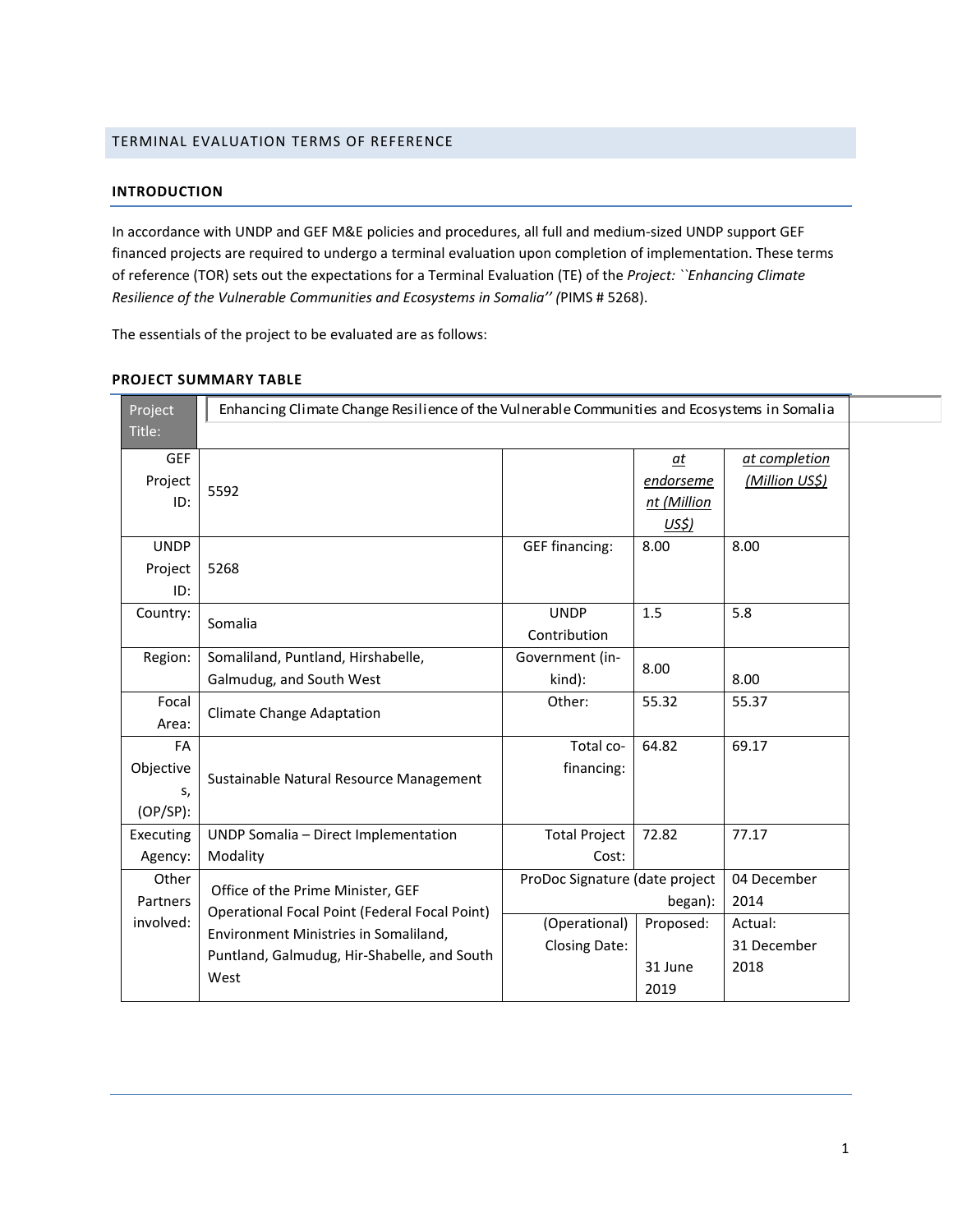### **OBJECTIVE AND SCOPE**

The project is currently implementing National Adaptation Plan of Action (NAPA) priority interventions to enhance climate change resilience of the vulnerable communities and ecosystems in Somalia which aims to minimize climate change impacts and strengthen adaptive resilience capacity at national and regional levels (Somaliland, Puntland and Southern Central Somalia).

The Project Objective is enhanced resilience and improved adaptive capacity of vulnerable Somali communities in pilot areas, and the ecosystems on which they depend, to the adverse impacts of climate change. As set out in the Project Document, this Objective is to be reached through two components.

Component 1 is enhancing policies, institutional frameworks and government capacities. The planned Outcome under Component 1 is "policies, plans and tools reviewed, revised, developed, adopted and implemented by government to mainstream and enhance adaptive capacity and mitigate the risks of climate change on vulnerable communities and critical ecosystem services".

Component 2 is piloting ecosystem-based adaptation strategies. The planned Outcome under Component 2 is "models of community and ecosystem resilience developed and implemented in pilot areas selected in consultation with government and community stakeholders".

In summary, Component 1 deals with national capacity, whereas Component 2 deals with local communities, community vulnerability and demonstrating models.

The project's Theory of Change is to set the foundation to mainstream Climate Change Adaptation and Natural Resource Management into Somalia's nascent national and community governance structures. LDCF financing was used to support ministries, districts, NGOs/CBOs to integrate climate change risks into natural resource management and disaster preparedness. Climate risk management were institutionalized from national to local levels. CBOs were revitalized to take the lead on implementing community-based ecosystem-based flood preparedness and other adaptation measures. To support community-led activities, water is captured using small scale infrastructure and flood impacts are reduced with water diversion techniques and reforestation. With 73% of the population under 30 years of age, youth were sensitised with climate change knowledge so that they can serve understaffed ministries and support CBO efforts on-the-ground. Furthermore, the project empowered women to market and scale-up distribution of adaptation technologiesto have an improved asset base. With such activities aimed to support resilience to climate change, in conjunction with other on-going initiatives of relevance outlined in this project document, LDCF resources are expected to also build governing and planning capacities at the national and district levels and to enhance the adaptive capacity of vulnerable populations throughout Somalia.

The following results were ensured by completion of the project:

- Communities capacities were built to implement local solutions to mitigate the impacts of climatic change and natural disasters across arid and semi-arid zones of Somalia;
- The project supported and engaged policy makers to find long-term solutions to the impacts of drought and floods including recent Drought Needs Impact Assessment (DINA) and Recovery and Resilience Framework (RRF);
- The project mobilized additional resources as part of the 2016-17 drought response to reach out to 6429 households in drought prone areas by extending medium to long-term support for the use of groundwater sources;
- Finalisation of a National Climate Change Policy and two regional Land Use Policies (Somaliland Land Use Policy and Puntland Rural Land Use Policy)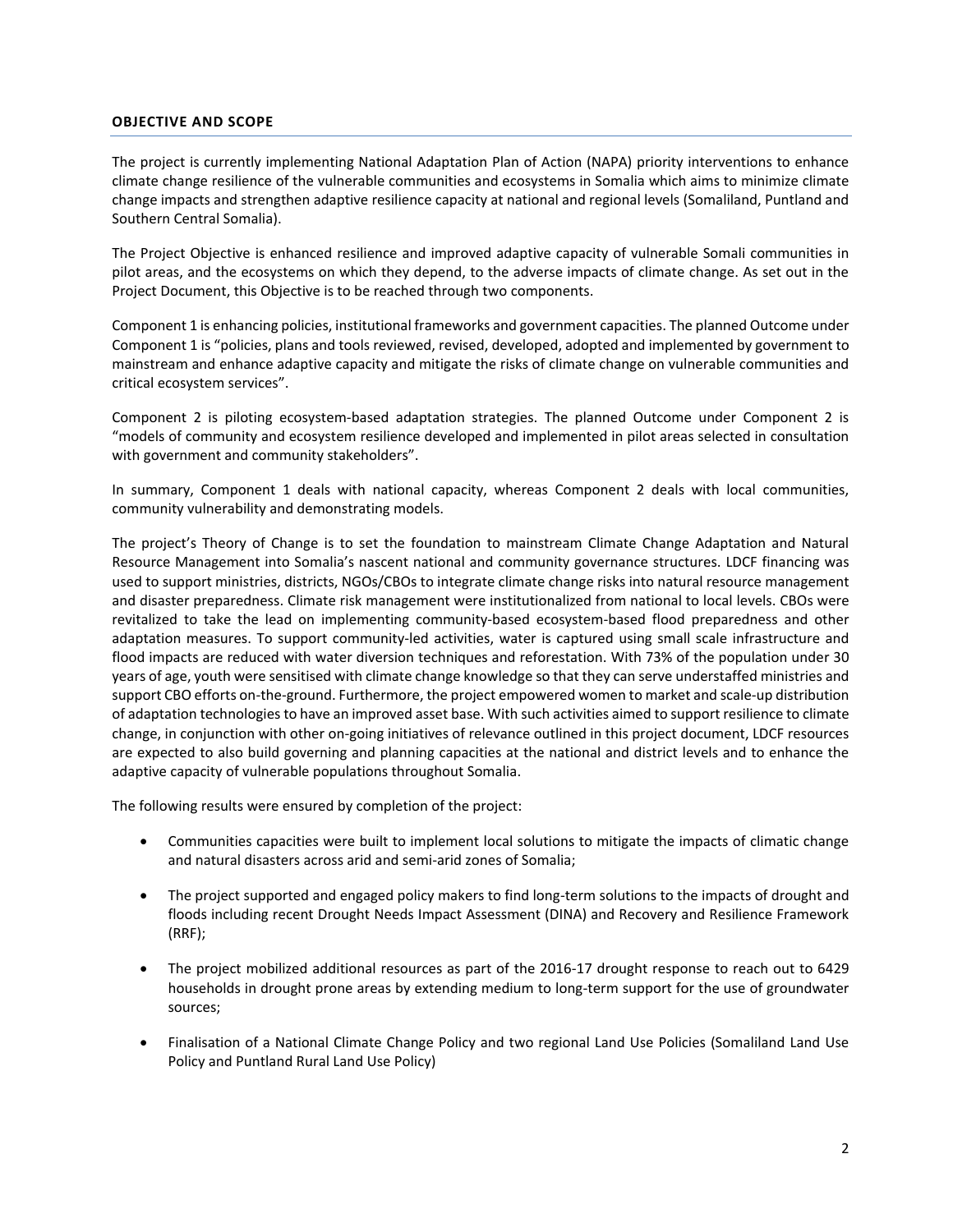- The National Disaster Management Policy approved, 2 Disaster Management Strategies for Somaliland and Puntland updated to respond to natural disasters and climatic shocks
- The project strengthened coordination and capacities of disaster mandated institutions in in Somalia to effectively respond to Climate Change Impacts and Natural Disasters
- set of briefing notes, fact sheets, presentations, guidelines for mainstreaming climate change in sectoral policies with gender considerations were developed for Puntland and Somaliland
- Capacity assessments for three disaster management institutions of the federal and regional governments in September 2017
- establishment of drought operation centers in Puntland and Somaliland. These centers have significantly improved capacity on the early warning alerts on climate disasters, coordination and dissemination for timely preparedness
- over 290 women trained on how to use technology in adaptation planning and start up grants for upscaling initiatives
- Small and medium sized water harvesting infrastructures in Somaliland, Puntland, Galmudug, Hir-Shabelle, and South west
- Reforestation of over 520 ha of rangelands (Somaliland:400, Puntland:120)
- 8 Disaster Management and Contingencies plans were completed for 20 districts. These plans identify triggers of various actions to be taken by the institutions and communities. These plans also quantify the resources required in the event of climatic disaster
- Completion of 3 responsive plans. These plans integrate vulnerabilities to climate risks as well as adaptation planning.
- 57 officials from the federal government and regional governments of Jubaland, South-West, Puntland and Galmudug trained on "Policies and Practices for Climate Change Adaptation". The trainings were held in collaboration with the Kenya Forest Research Institute (KEFRI) with focus on climate adaptation in arid and semi-arid zones
- 46 government officials trained on disaster risk management under the conditions of climate change in Puntland and Somaliland. 30% of participants for all trainings were women
- The Study Tour for 22 representatives to Kenya Forest Research Centre and COP21, COP22, and COP23 respectively
- The climate adaptation curriculum has now been mainstreamed into respective regional Universities courses under the environment and natural resource management (Somaliland, Jubaland, Puntland, South West & Hir-Shabelle)
- The project initiated a scholarship Programme for master's level degree through Amoud University. A total of 30 national students (30% women) are enrolled in the masters Programme with specialized modules on climate change and environment and natural resource management. This is the first such Programme in Somalia and is expected to become self-sustaining after the first cohort graduates

The project has an implementation period of four years, having started in January 2015 with the holding of Inception Workshop. TE is to cover the entire Programme, and will be conducted according to the guidance, rules and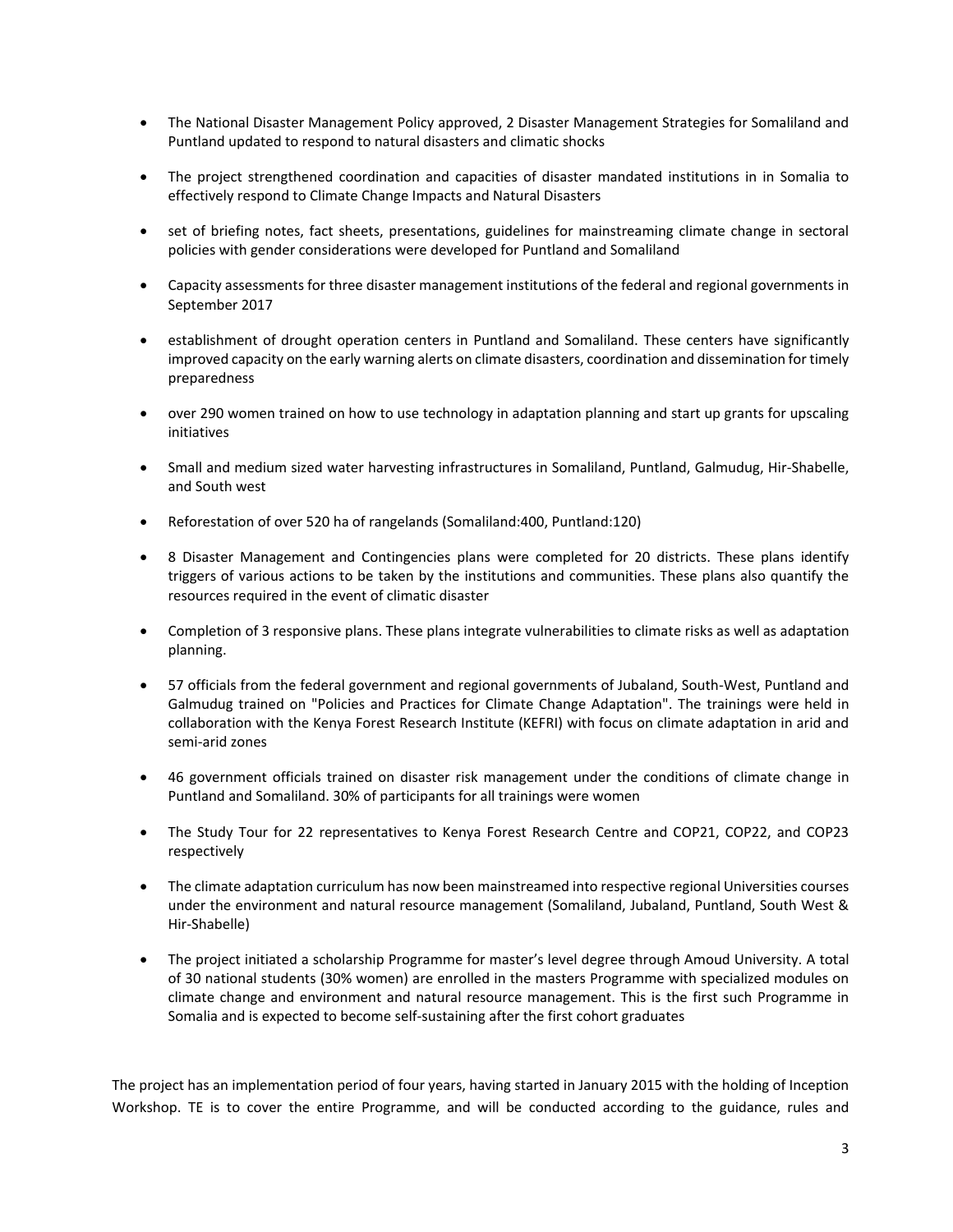procedures established by UNDP and GEF as reflected in the UNDP Evaluation Guidance for GEF Financed Projects. as [UNDP Evaluation Guidance for GEF Financed Projects.pdf](file:///C:/Users/Salah/Desktop/Cara/UNDP%20Evaluation%20Guidance%20for%20GEF%20Financed%20Projects.pdf)

The objectives of the evaluation are to assess the achievement of project results, and to draw lessons that can both improve the sustainability of benefits from this project, and aid in the overall enhancement of UNDP programming. Furthermore, Project Document for the LDCF1 and Enhancing Climate Resilience of the Vulnerable Communities and Ecosystems in Somalia Project is attached a[s. Annex I\\_](file:///C:/Users/Salah/Desktop/Cara/AnnexI_PIMS%205268%20-%20LDCF%20-%20Somalia%20-%20ProDoc_Final%20(2).pdf)

## **EVALUATION APPROACH AND METHOD**

An overall approach and method<sup>1</sup> for conducting project terminal evaluations of UNDP supported GEF financed projects has developed over time. The evaluator is expected to frame the evaluation effort using the criteria of **relevance, effectiveness, efficiency, sustainability, and impact,** as defined and explained in the UNDP Guidance for Conducting Terminal Evaluations of UNDP-supported, GEF-financed Projects. A set of questions covering each of these criteria have been drafted and are included with this TOR. The evaluator is expected to amend, complete and submit this matrix as part of an evaluation inception report, and shall include it as an annex to the final report

The evaluation must provide evidence‐based information that is credible, reliable and useful. The evaluator is expected to follow a participatory and consultative approach ensuring close engagement with government counterparts, in particular the GEF operational focal point, UNDP Country Office, project team, UNDP GEF Technical Adviser based in the region and key stakeholders. The evaluator is expected to conduct a field mission to Somaliland, Puntland, Galmudug, South West, and Hir-Shabelle region including the following project sites:

- 1. *Somaliland (Hargeisa, Sheikh, and Burao districts)*
- 2. *Puntland (Garowe, Gardo, Bandar-bayla, and Burtinle districts)*
- 3. *Galmudug (Balanbale & Guriel districts), Hir-Shabelle (Jowhar district) and*
- 4. *South West State* (Afgoye district)

Interviews will be held with the following organizations and individuals at a minimum:

## **Key stakeholders:**

 $\overline{a}$ 

- 1. Office of Environment, Office of Prime Minister, Federal Government of Somalia
- 2. Somaliland Ministry of Environment and Rural Development
- 3. Somaliland Ministry of Water Resources
- 4. Somaliland National Agency for Disaster and Food Reserves
- 5. Puntland Ministry of Environment and Climate Change
- 6. Puntland Humanitarian Agency for Disaster Management
- 7. International Office of Migration (IOM)
- 8. Kenya Forest and Research Institute
- 9. Hargeisa Water Agency
- 10. Somaliland Amoud University

<sup>&</sup>lt;sup>1</sup> For additional information on methods, see th[e Handbook on Planning, Monitoring and Evaluating for Development Results,](http://www.undp.org/evaluation/handbook) Chapter 7, pg. 163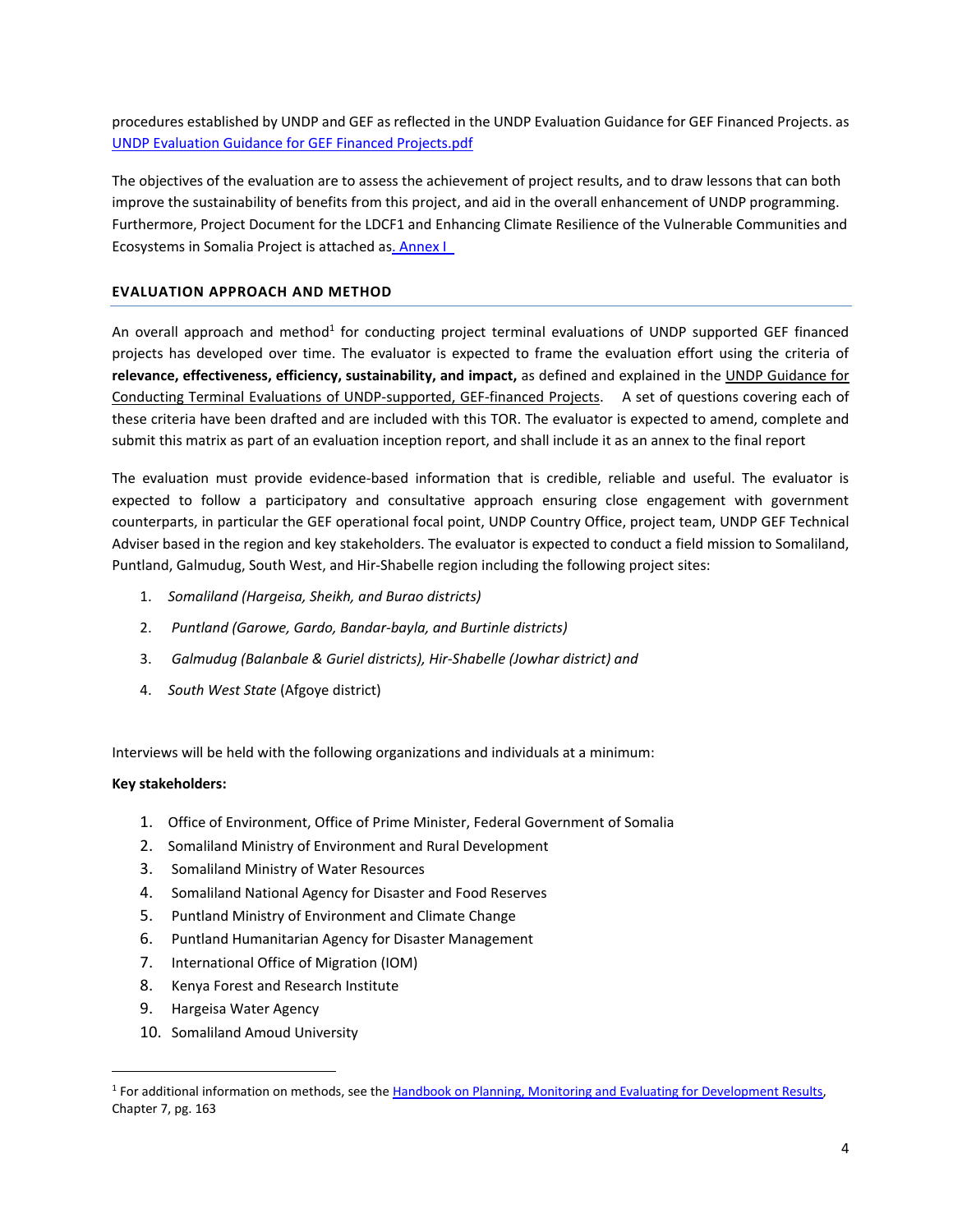list of the project Consultants is attached as in **Annex J** 

The evaluator will review all relevant sources of information, such as the project document, project reports – including Annual APR/PIR, project budget revisions, midterm review, progress reports, GEF focal area tracking tools, project files, national strategic and legal documents, and any other materials that the evaluator considers useful for this evidence-based assessment. A list of documents that the project team will provide to the evaluator for review is included in [Annex B](#page-14-0) of this Terms of Reference.

# **EVALUATION CRITERIA & RATINGS**

An assessment of project performance will be carried out, based against expectations set out in the Project Logical Framework/Results Framework (see [Annex A\)](#page-8-0), which provides performance and impact indicators for project implementation along with their corresponding means of verification. The evaluation will at a minimum cover the criteria of: **relevance, effectiveness, efficiency, sustainability and impact.** Ratings must be provided on the following performance criteria. The completed table must be included in the evaluation executive summary. The obligatory rating scales are included in [Annex D.](#page-16-0)

| <b>Evaluation Ratings:</b>            |        |                                               |        |  |  |  |
|---------------------------------------|--------|-----------------------------------------------|--------|--|--|--|
| 1. Monitoring and Evaluation          | rating | 2. IA& EA Execution                           | rating |  |  |  |
| M&E design at entry                   |        | Quality of UNDP Implementation                |        |  |  |  |
| M&E Plan Implementation               |        | Quality of Execution - Executing Agency       |        |  |  |  |
| Overall quality of M&E                |        | Overall quality of Implementation / Execution |        |  |  |  |
| 3. Assessment of Outcomes             | rating | 4. Sustainability                             | rating |  |  |  |
| Relevance                             |        | Financial resources:                          |        |  |  |  |
| Effectiveness                         |        | Socio-political:                              |        |  |  |  |
| Efficiency                            |        | Institutional framework and governance:       |        |  |  |  |
| <b>Overall Project Outcome Rating</b> |        | Environmental                                 |        |  |  |  |
|                                       |        | Overall likelihood of sustainability:         |        |  |  |  |

## **PROJECT FINANCE / COFINANCE**

The Evaluation will assess the key financial aspects of the project, including the extent of co-financing planned and realized. Project cost and funding data will be required, including annual expenditures. Variances between planned and actual expenditures will need to be assessed and explained. Results from recent financial audits, as available, should be taken into consideration. The evaluator(s) will receive assistance from the Country Office (CO) and Project Team to obtain financial data in order to complete the co-financing table below, which will be included in the terminal evaluation report.

| Co-financing      | UNDP own financing |        | Government   |        | Partner Agency |        | Total        |        |
|-------------------|--------------------|--------|--------------|--------|----------------|--------|--------------|--------|
| (type/source)     | (mill. US\$)       |        | (mill. US\$) |        | (mill. US\$)   |        | (mill. US\$) |        |
|                   | Planned            | Actual | Planned      | Actual | Planned        | Actual | Planned      | Actual |
| Grants            | 1.5                | 5.8    |              |        |                |        | 1.5          | 5.8    |
| Loans/Concessions |                    |        |              |        |                |        |              |        |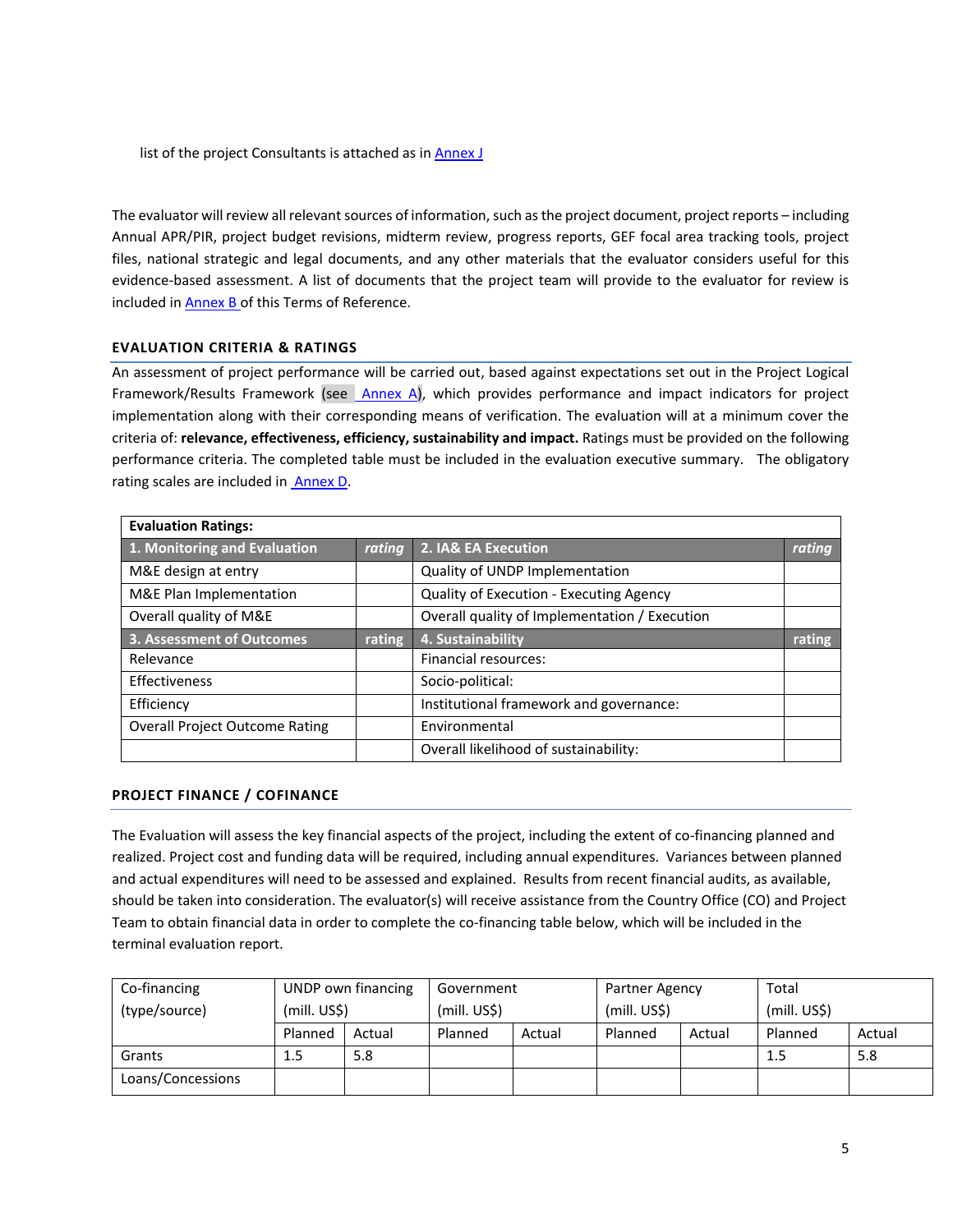| In-kind support |       |       | 8.0 | 8.0 |      |       | 8.0   | 8.0   |
|-----------------|-------|-------|-----|-----|------|-------|-------|-------|
| Other           | 21.32 | 21.32 |     |     | 34.0 | 34.05 | 55.32 | 55.37 |
| Totals          | 22.82 | 27.12 | 8.0 | 8.0 | 34.0 | 34.05 | 64.82 | 69.17 |

### **MAINSTREAMING**

UNDP supported GEF financed projects are key components in UNDP country programming, as well as regional and global programmes. The evaluation will assess the extent to which the project was successfully mainstreamed with other UNDP priorities, including poverty alleviation, improved governance, the prevention and recovery from natural disasters, and gender.

### **IMPACT**

The evaluators will assess the extent to which the project is achieving impacts or progressing towards the achievement of impacts. Key findings that should be brought out in the evaluations include whether the project has demonstrated: a) verifiable improvements in ecological status, b) verifiable reductions in stress on ecological systems, and/or c) demonstrated progress towards these impact achievements.<sup>2</sup>

## **CONCLUSIONS, RECOMMENDATIONS & LESSONS**

The evaluation report must include a chapter providing a set of **conclusions**, **recommendations** and **lessons**. Conclusions should build on findings and be based in evidence. Recommendations should be prioritized, specific, relevant, and targeted, with suggested implementers of the recommendations. Lessons should have wider applicability to other initiatives across the region, the area of intervention, and for the future.

### **IMPLEMENTATION ARRANGEMENTS**

The principal responsibility for managing this evaluation resides with the UNDP CO in Somalia The UNDP CO will contract the evaluators and ensure the timely provision of per diems and travel arrangements within the country for the evaluation team. The Project Team will be responsible for liaising with the Evaluators team to set up stakeholder interviews, arrange field visits, coordinate with the Government etc.

## **EVALUATION TIMEFRAME**

The total duration of the evaluation will be *36* days according to the following plan:

| <b>Activity</b>                | <b>Timing</b> | <b>Completion Date</b> |
|--------------------------------|---------------|------------------------|
| Preparation                    | 4 days        | 11-14 March 2019       |
| <b>Evaluation Mission</b>      | 14 days       | 15-28 March 2019       |
| <b>Draft Evaluation Report</b> | 5 days        | 8 April 2019           |
| <b>Final Report</b>            | 7 davs        | 15 April 2019          |

# **EVALUATION DELIVERABLES**

 $\overline{\phantom{a}}$ 

<sup>&</sup>lt;sup>2</sup> A useful tool for gauging progress to impact is the Review of Outcomes to Impacts (ROtI) method developed by the GEF Evaluation Office[: ROTI Handbook 2009](http://www.thegef.org/gef/sites/thegef.org/files/documents/M2_ROtI%20Handbook.pdf)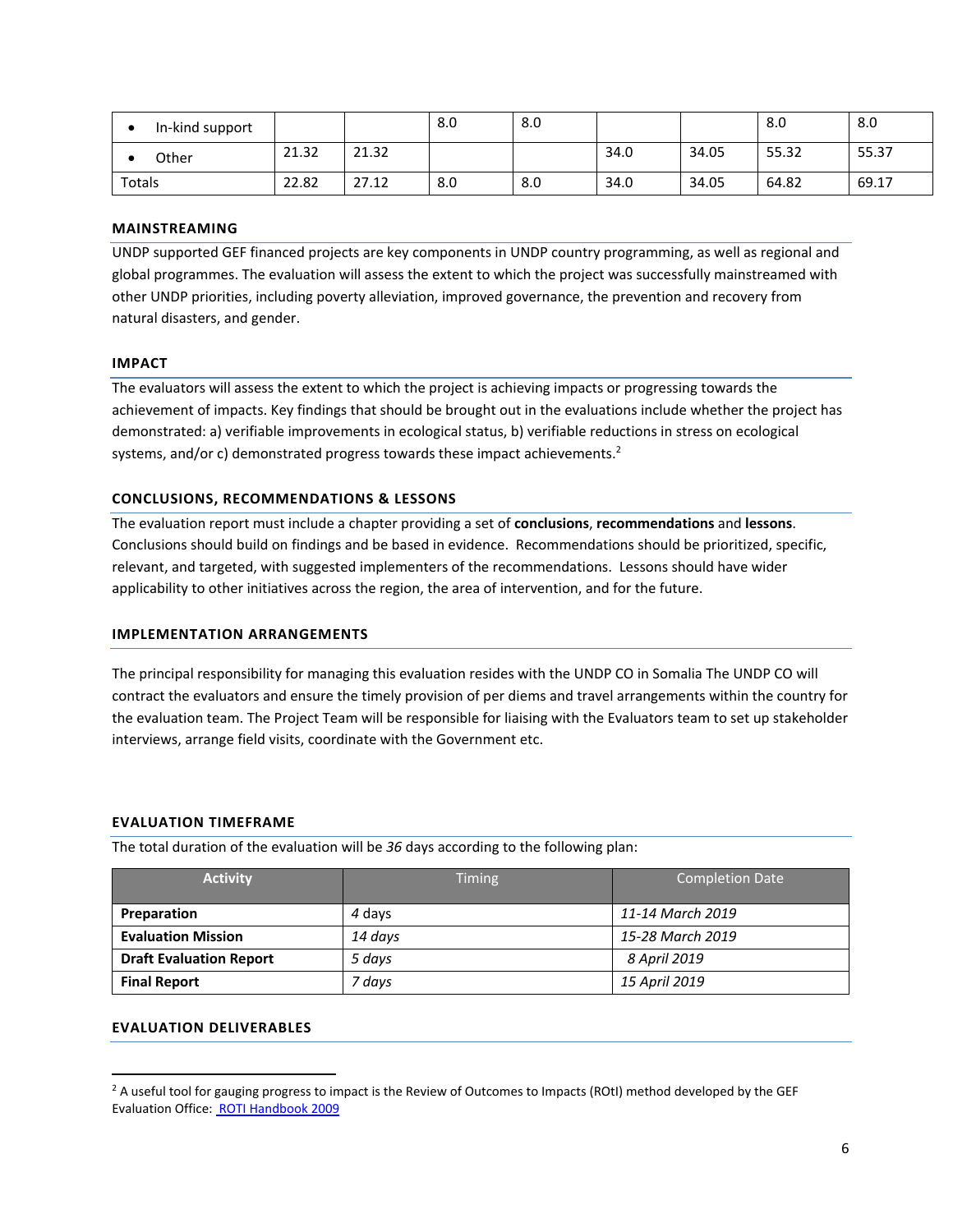The evaluation team is expected to deliver the following:

| Deliverable          | Content                   | <b>Timing</b>              | <b>Responsibilities</b>           |
|----------------------|---------------------------|----------------------------|-----------------------------------|
| Inception            | Evaluator provides        | No later than 2 weeks      | Evaluator submits to UNDP CO      |
| Report               | clarifications on timing  | before the evaluation      |                                   |
|                      | and method                | mission.                   |                                   |
| <b>Presentation</b>  | Initial Findings          | End of evaluation mission  | To project management, UNDP       |
|                      |                           |                            | CO                                |
| <b>Draft Final</b>   | Full report, (per annexed | Within 3 weeks of the      | Sent to CO, reviewed by RTA, PCU, |
| Report               | template) with annexes    | evaluation mission         | <b>GEF OFPS</b>                   |
| <b>Final Report*</b> | Revised report            | Within 1 week of receiving | Sent to CO for uploading to UNDP  |
|                      |                           | UNDP comments on draft     | ERC.                              |

\*When submitting the final evaluation report, the evaluator is required also to provide an 'audit trail', detailing how all received comments have (and have not) been addressed in the final evaluation report.

## **TEAM COMPOSITION**

The evaluation team will be composed of three evaluators (One international consultant and two national consultants. Under the guidance and leadership of the international consultant, one national consultant would cover Puntland and Somaliland while the other will cover Federal Government, Galmudug, Hir-Shabelle and South West State. International consultant will prepare an action plan for the nationals for data collection, stakeholders meetings and initial analysis of the information collected and will responsible in finalizing the report. The evaluators selected should not have participated in the project preparation and/or implementation and should not have conflict of interest with project related activities.

The International Consultant must present the following qualifications:

- Advanced university degree (Master´s or PhD) in natural sciences, environmental management, development studies, economics, climate change or related discipline
- least 8 years of relevant professional experience in Environmental Sciences, Climate Change impacts, mitigation and adaptation, disaster risk management or related field;
- Recognized expertise in the field of climate change adaptation issues
- Previous demonstrated experience with results-based monitoring and evaluation methodologies;
- Substantive and proven experience with terminal evaluation/review of donor driven projects (preferably GEF, GCF, or UN projects);
- Excellent English communication skills
- Computer literacy
- Fluency in oral and written English required; and Somali language would be an added asset.

The Terms of Reference for the National Consultants is included in **Annex K\_** 

#### **EVALUATOR ETHICS**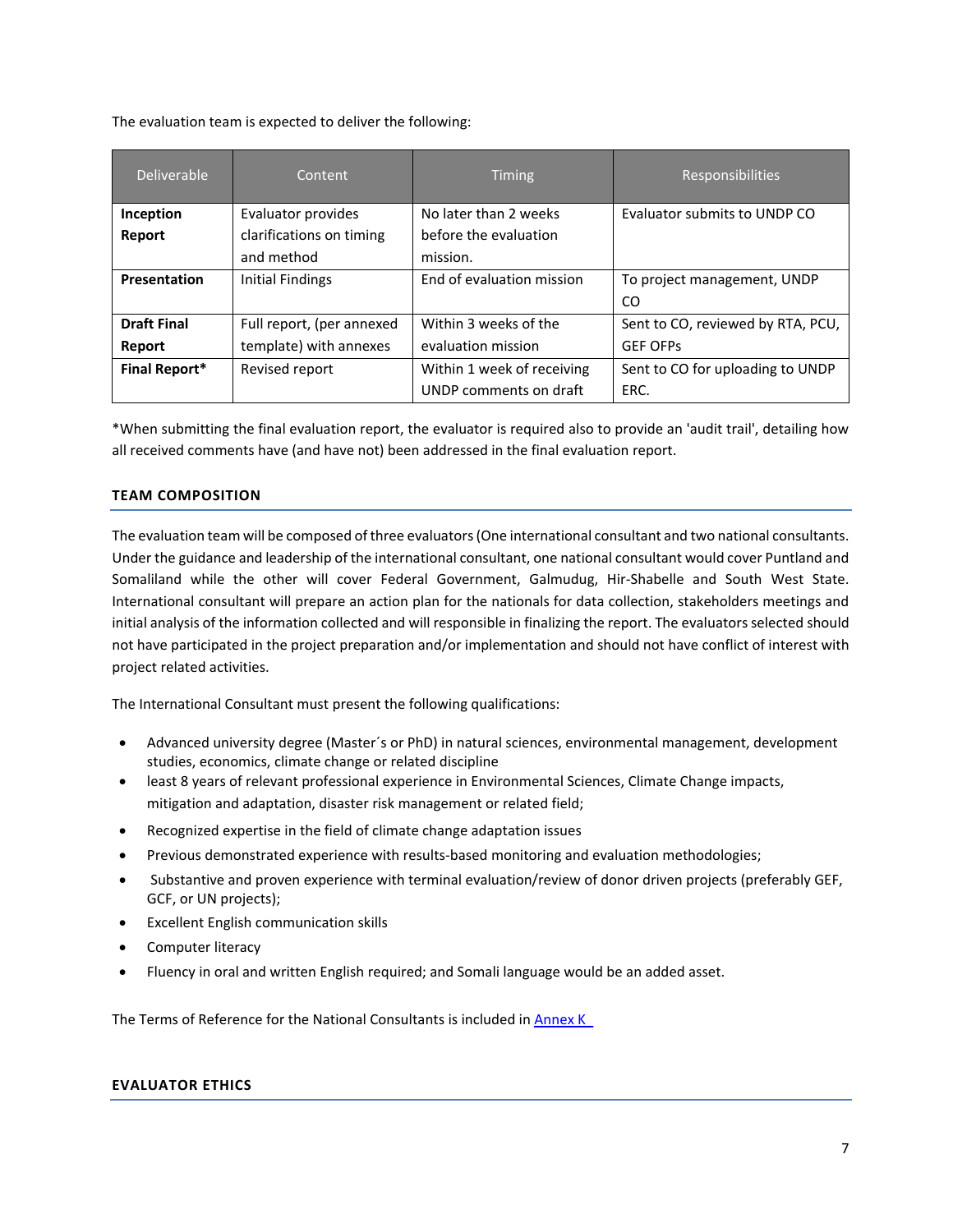Evaluation consultants will be held to the highest ethical standards and are required to sign a Code of Conduct (Annex E) upon acceptance of the assignment. UNDP evaluations are conducted in accordance with the principles outlined in the [UNEG 'Ethical Guidelines for Evaluations'](http://www.unevaluation.org/ethicalguidelines)

# **PAYMENT MODALITIES AND SPECIFICATIONS**

(*this payment schedule is indicative, to be filled in by the CO and UNDP GEF Technical Adviser based on their standard procurement procedures)*

| $\frac{9}{6}$ | Milestone                                                                                 |
|---------------|-------------------------------------------------------------------------------------------|
| 10%           | Following submission and approval of TE mission inception and report                      |
| 40%           | Following submission and approval of the 1ST draft terminal evaluation report             |
| 50%           | Following submission and approval (UNDP-CO and UNDP RTA) of the final terminal evaluation |
|               | report                                                                                    |

# **APPLICATION PROCESS**

Applicants are requested to apply online: [http://www.undp.org/content/undp/en/home/jobs.html/](http://www.undp.org/content/undp/en/home/jobs.html) [https://unjobs.org/duty\\_stations/somalia.](https://unjobs.org/duty_stations/somalia)

Individual consultants are invited to submit applications together with their CV for these positions. The application should contain a current and complete C.V. in English with indication of the e‐mail and phone contact. Shortlisted candidates will be requested to submit an electronic CV with a price offer indicating the total cost of the assignment (including daily fee, per diem and travel costs) to:

Dahir Hassan

Procurement Analyst

UNDP Somalia, Mogadishu Office.

[dahir.hassan@undp.org](mailto:dahir.hassan@undp.org)

## **Deadline: XXX, 2018**

UNDP applies a fair and transparent selection process that will take into account the competencies/skills of the applicants as well as their financial proposals. Qualified women and members of social minorities are encouraged to apply.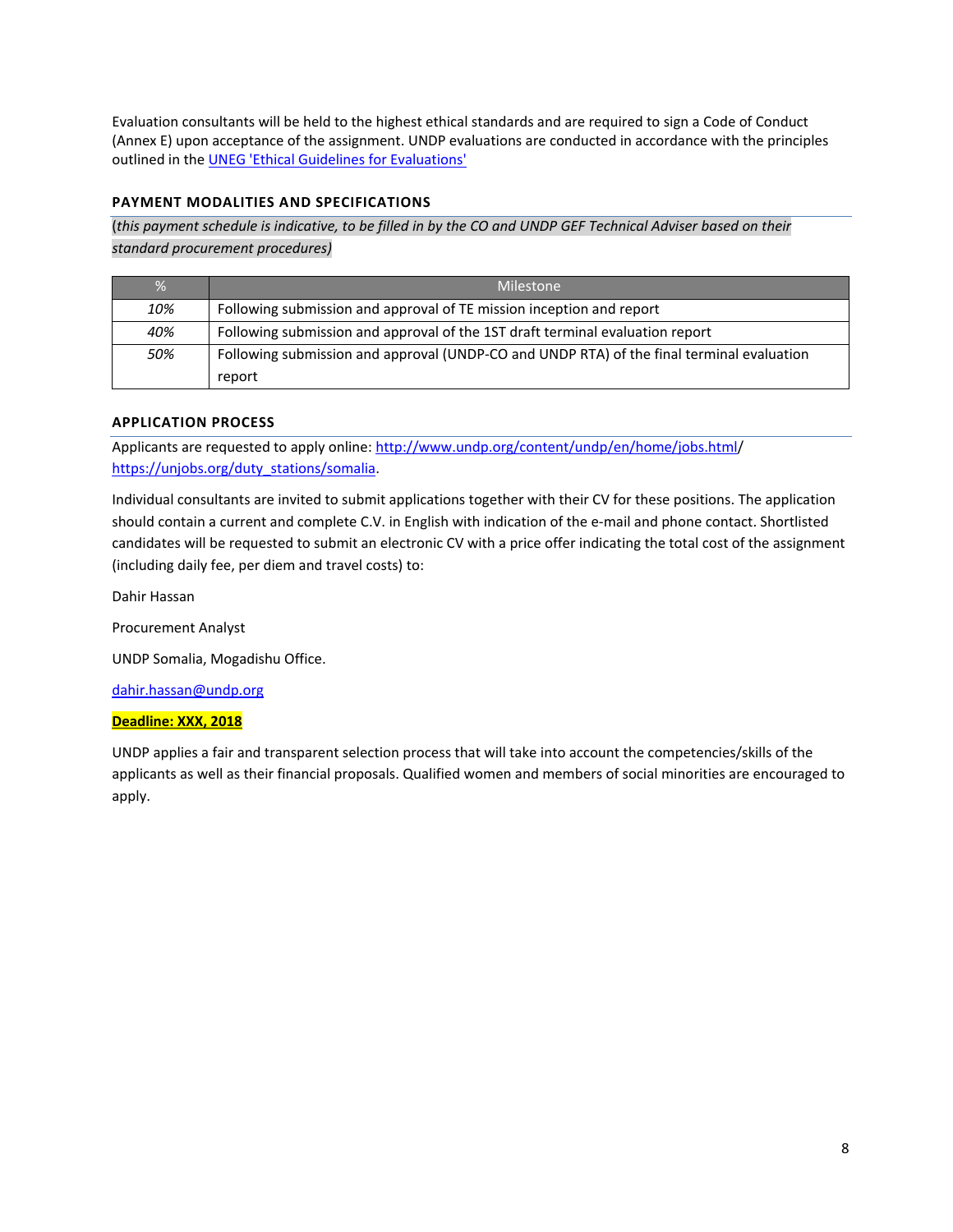#### <span id="page-8-0"></span> **ANNEX A: PROJECT LOGICAL FRAMEWORK**

**This project will contribute to achieving the following Country Programme Outcome as defined in CPAP or CPD:**  CPD Outcome 3: Somali women and men benefit from increased sustainable livelihood opportunities and improved natural resources management

#### **Country Programme Outcome Indicators:**

CPD Indicator 3b: Improved natural resource management

**Primary Applicable Key Environment and Sustainable Development Key Result Area (same as that on the cover page, circle one):**

Promote climate change adaptation

#### **Applicable GEF Strategic Objective and Program:**

Climate Change Adaptation Objective 2 **"**Increase adaptive capacity to respond to the impact of climate change, including variability, at local, national, regional and global level"

#### **Applicable GEF Expected Outcomes:**

Outcome 2.1: Increased knowledge and understanding of climate variability and change-induced risks at country level and in targeted vulnerable areas

Outcome 2.2: Strengthened adaptive capacity to reduce risks to climate-induced economic losses.

Outcome 2.3: Strengthened awareness and ownership of adaptation and climate risk reduction processes at local level

Outcome 3.1: Successful demonstration and deployment of relevant adaptation technology in targeted areas

#### **Applicable GEF Outcome Indicators:**

 $\overline{\phantom{a}}$ 

% of population covered by climate change risk reduction measures

|                                                                                                                                                                               | <b>INDICATOR</b>                                                                                                                              | <b>BASELINE</b>                                                                                                                                                                                                                                                                                                                                                                                 | <b>END OF PROJECT</b><br><b>TARGETS</b>                                                                         | <b>SOURCE OF</b><br><b>INFORMATION</b>                                                                                              | <b>RISKS AND</b><br><b>ASSUMPTIONS</b>                                                                                                                                                                                                     |
|-------------------------------------------------------------------------------------------------------------------------------------------------------------------------------|-----------------------------------------------------------------------------------------------------------------------------------------------|-------------------------------------------------------------------------------------------------------------------------------------------------------------------------------------------------------------------------------------------------------------------------------------------------------------------------------------------------------------------------------------------------|-----------------------------------------------------------------------------------------------------------------|-------------------------------------------------------------------------------------------------------------------------------------|--------------------------------------------------------------------------------------------------------------------------------------------------------------------------------------------------------------------------------------------|
| Project Objective <sup>3</sup><br>Enhanced resilience<br>and improved<br>adaptive capacity of<br>vulnerable Somali<br>communities in pilot<br>areas, and the<br>ecosystems on | 1. % of men and<br>women in targeted<br>community<br>population with<br>awareness of<br>predicted adverse<br>impacts of climate<br>change and | 70% of the rural populations<br>1.<br>pastoralists or farmers. Both<br>are<br>livelihoods are vulnerable to climate<br>notably<br>change<br>impacts,<br>most<br>droughts and floods. Scarce water<br>forests<br>and<br>depleted<br>resources.<br>unsustainable<br>natural<br>resource<br>management practices (e.g., charcoal<br>production) are exacerbating the<br>impacts of climate change. | TARGET 1: 60% of target<br>men and women<br>(approximately 43,000<br>people) have awareness<br>and knowledge on | 1. Socio-economic<br>baseline and final<br>evaluation<br>surveys on climate<br>change awareness<br>amongst<br>target<br>populations | <b>ASSUMPTION: Local</b><br>communities are incentivized<br>to implement climate<br>resilience-building measures<br>due to sufficient sensitization<br>on climate change impacts.<br><b>RISK: Water and natural</b><br>resource management |

<sup>3</sup> Objective (Atlas output) monitored quarterly ERBM and annually in APR/PIR.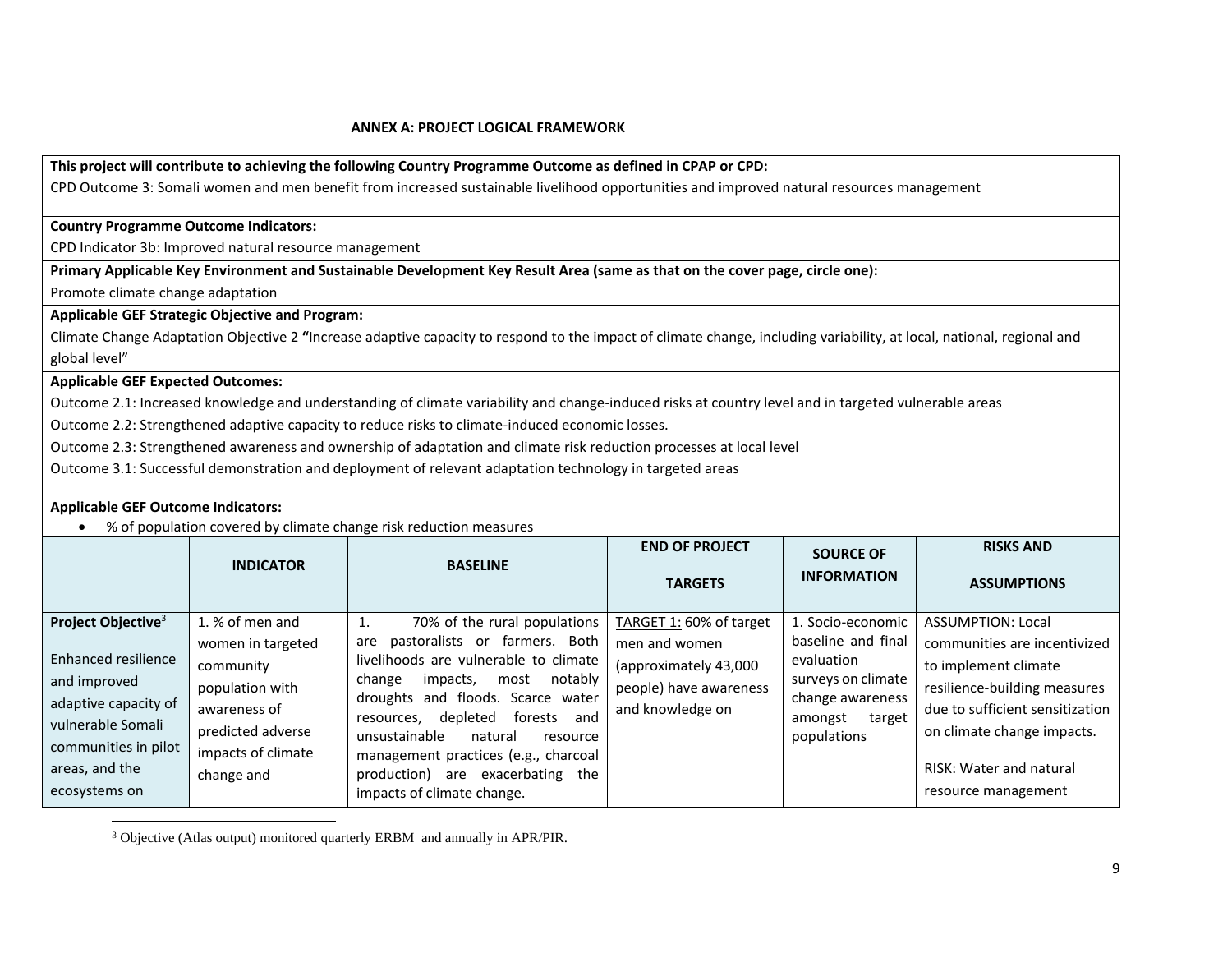| which they depend,  | appropriate          |                                         | adaptation responses to             |                    | strategies are made           |
|---------------------|----------------------|-----------------------------------------|-------------------------------------|--------------------|-------------------------------|
| to the adverse      | responses (AMAT      |                                         | Climate Change <sup>4</sup>         |                    | ineffective by an             |
| impacts of climate  | 2.3.1)               | BASELINE 1: Less than 25% of the        |                                     |                    | unanticipated increase in the |
| change.             |                      | rural populations have knowledge on     |                                     |                    | frequency of flood events     |
|                     |                      | how to respond to and prepare for       |                                     |                    | and continued drought which   |
|                     |                      | droughts and floods.                    |                                     |                    | jeopardizes agricultural and  |
|                     |                      |                                         |                                     |                    | pastoral production           |
|                     | 2. Percentage of     | BASELINE 2: 0% of the targeted HHs      | TARGET 2: 100% of all               | 2. Socio-economic  |                               |
|                     | targeted HHs with    | has livelihoods resilient to climate    | targeted 7,200 <sup>5</sup> HHs for | baseline and final | RISK: Security risks could    |
|                     | enhanced livelihoods | shocks. Livelihoods need to be          | all zones have enhanced             | evaluation         | affect project                |
|                     | through access to    | strengthened by mobilizing water        | livelihoods through                 | surveys on         | implementation, particularly  |
|                     | water, improved      | with physical infrastructure for use    | access to water,                    | strengthened       | clan-based conflicts over     |
|                     | ecosystem services   | during the dry season (e.g., earth      | improved ecosystem                  | livelihoods        | competing uses of natural     |
|                     | and reforestation    | dams and retention basins, boreholes,   | services and                        |                    | resources.                    |
|                     | (AMAT 1.3.1.1)       | etc). Also, livelihoods need to be      | reforestation                       |                    |                               |
|                     |                      | strengthened with                       |                                     |                    |                               |
|                     |                      | reforestation/afforestation and         |                                     |                    |                               |
|                     |                      | sustainable land use practices.         |                                     |                    |                               |
|                     |                      | Farmers and pastoralists need to be     |                                     |                    |                               |
|                     |                      | provided technical and applied          |                                     |                    |                               |
|                     |                      | knowledge on soil and water             |                                     |                    |                               |
|                     |                      | conservation methods and other          |                                     |                    |                               |
|                     |                      | sustainable practices to ensure that    |                                     |                    |                               |
|                     |                      | they can continually make use of        |                                     |                    |                               |
|                     |                      | productive ecosystem services.          |                                     |                    |                               |
|                     |                      |                                         |                                     |                    |                               |
| <b>Outcome 1:</b>   | 1. Number of Land    | BASELINE 1: Land use policies and       | TARGET 1: A Land Use                | 1. Review of the   | <b>ASSUMPTION: There is</b>   |
|                     | Use Policies and     | proper enforcement mechanisms on        | Policy in each zone                 | Land Use Policies  | sufficient political support  |
| Policies, plans and | implementation       | land-use do not exist in all zones of   | (Somaliland, Puntland               |                    | and capacity (including       |
| tools reviewed,     | roadmaps developed   | Somalia. This has led to conflicts over |                                     |                    | capacity building activities) |

<sup>&</sup>lt;sup>4</sup> Agro-pastoralists and pastoralists will be provided with climate change awareness due to community involvement with construction, infrastructure O&M and working with CBOs.

 $\overline{\phantom{a}}$ 

<sup>5</sup> 1,000 HHs in each target community in South Central will benefit from large-scale water mobilization (4,000 HHs total approximately). 500 HHs per large-scale water mobilization and diversions and 300 HHs per small infrastructure in Somaliland and Puntland target communities (1,600 HHs approximately in both Somaliland and Puntland).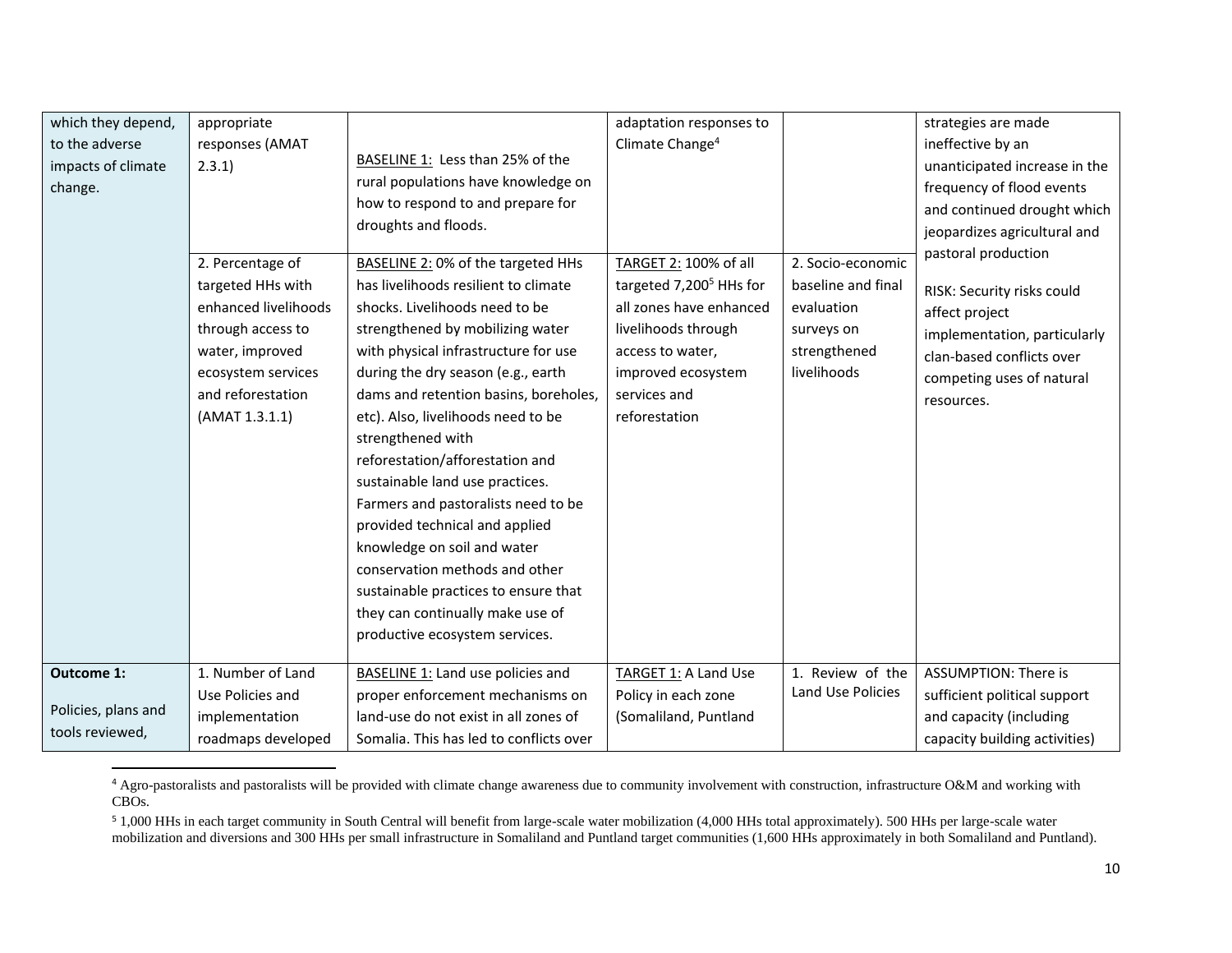| revised, developed,                                                                                                                               | that support                                                                                                                                                               | natural resources and exacerbated                                                                                                                                                                                                                                                                                                                                                                                                   | and South Central) is                                                                                                                                                                                                        |                                                                                                                                    | within the agencies dealing                                                                                                                                                                                                                                                                          |
|---------------------------------------------------------------------------------------------------------------------------------------------------|----------------------------------------------------------------------------------------------------------------------------------------------------------------------------|-------------------------------------------------------------------------------------------------------------------------------------------------------------------------------------------------------------------------------------------------------------------------------------------------------------------------------------------------------------------------------------------------------------------------------------|------------------------------------------------------------------------------------------------------------------------------------------------------------------------------------------------------------------------------|------------------------------------------------------------------------------------------------------------------------------------|------------------------------------------------------------------------------------------------------------------------------------------------------------------------------------------------------------------------------------------------------------------------------------------------------|
| adopted and                                                                                                                                       | sustainable Natural                                                                                                                                                        | tensions between grazing nomadic                                                                                                                                                                                                                                                                                                                                                                                                    | developed.                                                                                                                                                                                                                   |                                                                                                                                    | with adaptation for                                                                                                                                                                                                                                                                                  |
| implemented by                                                                                                                                    | Resources                                                                                                                                                                  | pastoralists and sedentary agro-                                                                                                                                                                                                                                                                                                                                                                                                    |                                                                                                                                                                                                                              |                                                                                                                                    | successful execution and                                                                                                                                                                                                                                                                             |
| government to                                                                                                                                     | Management (AMAT                                                                                                                                                           | pastoralists. Rural populations are                                                                                                                                                                                                                                                                                                                                                                                                 |                                                                                                                                                                                                                              |                                                                                                                                    | implementation of the                                                                                                                                                                                                                                                                                |
| mainstream and                                                                                                                                    | 1.1.1)                                                                                                                                                                     | also using land in an ad-hoc manner,                                                                                                                                                                                                                                                                                                                                                                                                |                                                                                                                                                                                                                              |                                                                                                                                    | project.                                                                                                                                                                                                                                                                                             |
| enhance adaptive<br>capacity and<br>mitigate the risks of<br>climate change on<br>vulnerable<br>communities and<br>critical ecosystem<br>services | 2. Number and type<br>of plans and policies<br>in place to address<br>climate risks and<br>include climate-<br>resilient measures<br>(AMAT 1.1.1 and<br><b>UNDP 2.5.1)</b> | cutting trees to produce charcoal and<br>encroaching on grazing lands.<br><b>BASELINE 2: Other than the NAPA</b><br>(2013), there are no policies,<br>strategies or development plans<br>which address how to effectively<br>adapt to climate risks. Policies on the<br>environment and disaster risk<br>management exist, such as the<br>National Policy on Environment in<br>Somaliland and a Disaster Risk                       | <b>TARGET 2: Development</b><br>of a gender-sensitive<br><b>National Disaster</b><br>Management Policy and<br>at least 3 existing<br>plans/policies are<br>updated to address<br>climate risks                               | 2. Review of<br>the<br>uptake<br>οf<br>adaptation<br>measures<br>to<br>climate change in<br>existing<br>plans/policies             | <b>ASSUMPTION: Relevant</b><br>Ministries have an interest in<br>fully integrating adaptation<br>strategies into their long-<br>term planning.<br><b>ASSUMPTION: The</b><br>Government of Somalia has<br>sufficient incentive to design<br>funds earmarked to support<br>the environment and climate |
|                                                                                                                                                   |                                                                                                                                                                            | Reduction Framework in Puntland,<br>however, none of these address<br>climate risks and includes adaptation<br>measures.                                                                                                                                                                                                                                                                                                            |                                                                                                                                                                                                                              |                                                                                                                                    | change that can be<br>effectively targeted towards<br>long-term adaptation-related<br>activities in a transparent<br>manner with appropriate                                                                                                                                                         |
|                                                                                                                                                   | 3. Type and level of<br>development<br>frameworks that<br>include specific<br>budgets for<br>adaptation actions<br>(AMAT 1.1.1.1)                                          | BASELINE 3: With the New Deal<br>Compact, Somalia has received over<br>USD 50 million in donor support to<br>address NRM issues through projects<br>such as EU's MDG project, PREP,<br>PROSCAL and FAO SWALIM<br>programmes. However, these<br>projects/programmes have a limited<br>duration (on average 4 years). With<br>climate change proven to worsen in<br>the decades to come, national and<br>regional governments require | <b>TARGET 3: Development</b><br>of the National Climate<br>Change Policy including<br>a fund mobilization<br>strategy to raise public<br>and private financing<br>earmarked for climate<br>change adaptation in all<br>zones | 3.<br>National<br>Climate<br>Change<br>Policy<br>and<br>accounting<br>records<br>on<br>financing<br>earmarked<br>for<br>adaptation | financial management.<br>RISK: A low level of<br>cooperation between<br>executing institutions due to<br>political divisions and the<br>existence of three distinct<br>zones of Federal Somalia,<br><b>Puntland and Somaliland</b><br>makes the coordination of                                      |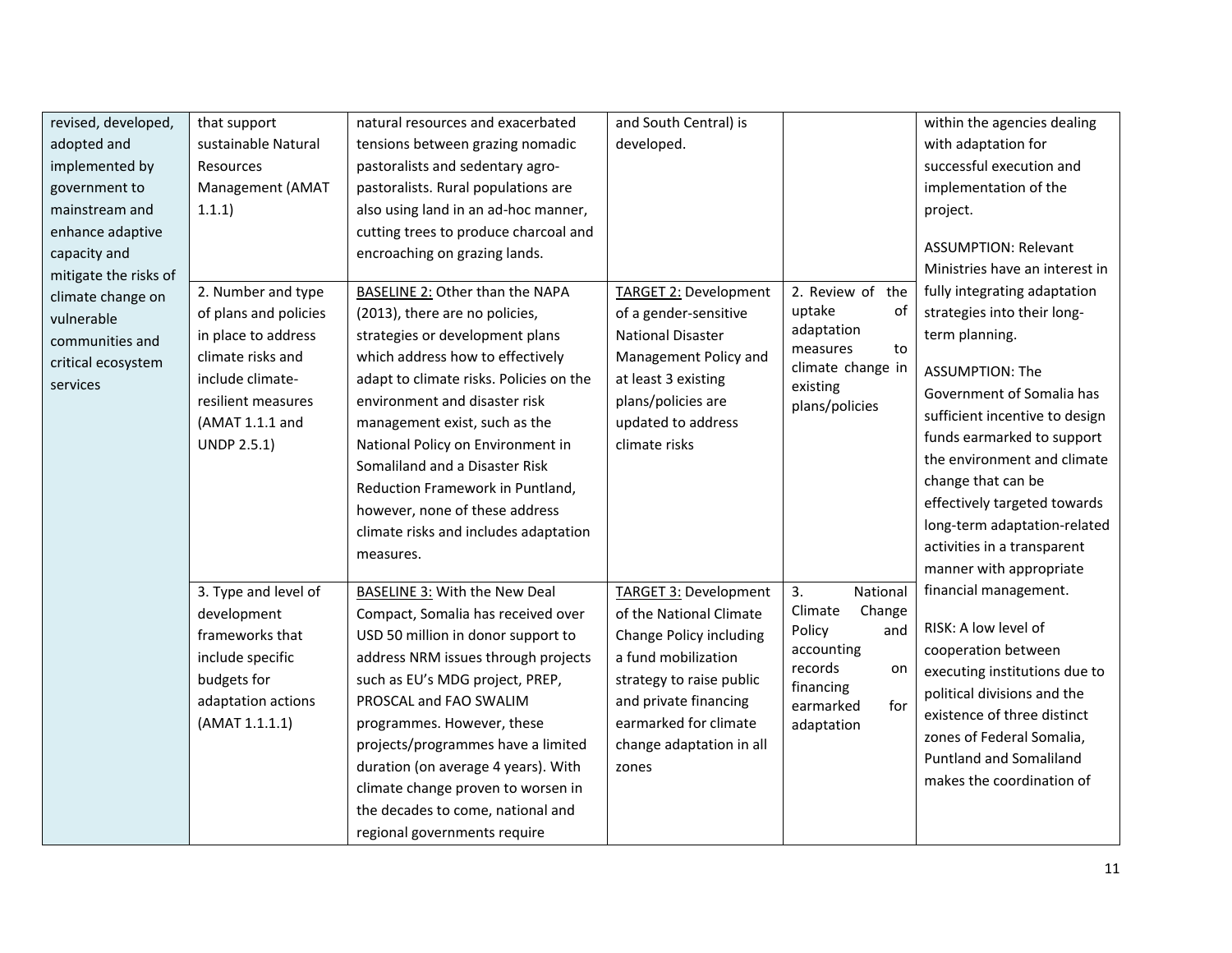|                                                                                                                                                                                                          |                                                                                                                                         | mobilization of long-term financing.<br>Financing must be earmarked for<br>adaptation measures across sectors<br>to target capacity building, activities,<br>projects or programmes that build<br>resilience to climate change.                                                                                                                                                                                                                                                                                                                         |                                                                                                                                                                                                                                                                                                                                               |                                                                                                | policy development<br>challenging.<br>RISK: The project could<br>encounter delays due to the<br>lack of nationally-available<br>expertise and human<br>resources<br>RISK: Limited climate<br>monitoring inhibits<br>forecasting capabilities and<br>the ability to develop<br>detailed spatial mapping to<br>allow for adequate<br>adaptation and risk reduction<br>planning                        |
|----------------------------------------------------------------------------------------------------------------------------------------------------------------------------------------------------------|-----------------------------------------------------------------------------------------------------------------------------------------|---------------------------------------------------------------------------------------------------------------------------------------------------------------------------------------------------------------------------------------------------------------------------------------------------------------------------------------------------------------------------------------------------------------------------------------------------------------------------------------------------------------------------------------------------------|-----------------------------------------------------------------------------------------------------------------------------------------------------------------------------------------------------------------------------------------------------------------------------------------------------------------------------------------------|------------------------------------------------------------------------------------------------|-----------------------------------------------------------------------------------------------------------------------------------------------------------------------------------------------------------------------------------------------------------------------------------------------------------------------------------------------------------------------------------------------------|
| <b>Outcome 2</b><br>Models of<br>community and<br>ecosystem<br>resilience developed<br>and implemented in<br>pilot areas selected<br>in consultation with<br>government and<br>community<br>stakeholders | 1. Number and type<br>of physical livelihood<br>assets constructed to<br>reduce the impacts of<br>floods and droughts<br>(AMAT 1.2.1.8) | BASELINE 1: The rural populations are<br>at extreme risk because they do not<br>have sufficient water for drinking and<br>irrigation. They are also subject to<br>loss of crops and livestock due to the<br>fact that the most fertile areas are<br>within or adjacent to wadis which are<br>susceptible to flash flooding.<br>Moreover, during the high rainy<br>periods, runoff cannot be effectively<br>stored for use during the dry season.<br>Therefore, there is a need to<br>construct physical infrastructure to<br>mobilize surface water and | TARGET 1: Design and<br>construction of 2 50,000<br>m3 earth dams in<br>Puntland and<br>Somaliland,<br>rehabilitation of 4 dams<br>in South Central, 6, 5<br>and 8 water diversions<br>constructed in Puntland,<br>Somaliland and South<br>Central respectively,<br>rehabilitation of 4 canals<br>in South Central and<br>rehabilitation of 4 | 1. Construction<br>log of the<br>Ministries of<br>Water,<br>Agriculture and<br>the Environment | <b>ASSUMPTION: Initial</b><br>hydrogeological studies and<br>technical assessments are<br>accurate in their predictions<br>of water capture and storage<br>capacities.<br><b>ASSUMPTION: Local</b><br>populations, including<br>nomadic pastoralists, will not<br>trespass into protected<br>reforestation and re-<br>vegetation areas due to<br>being informed of the<br>purpose of these areas to |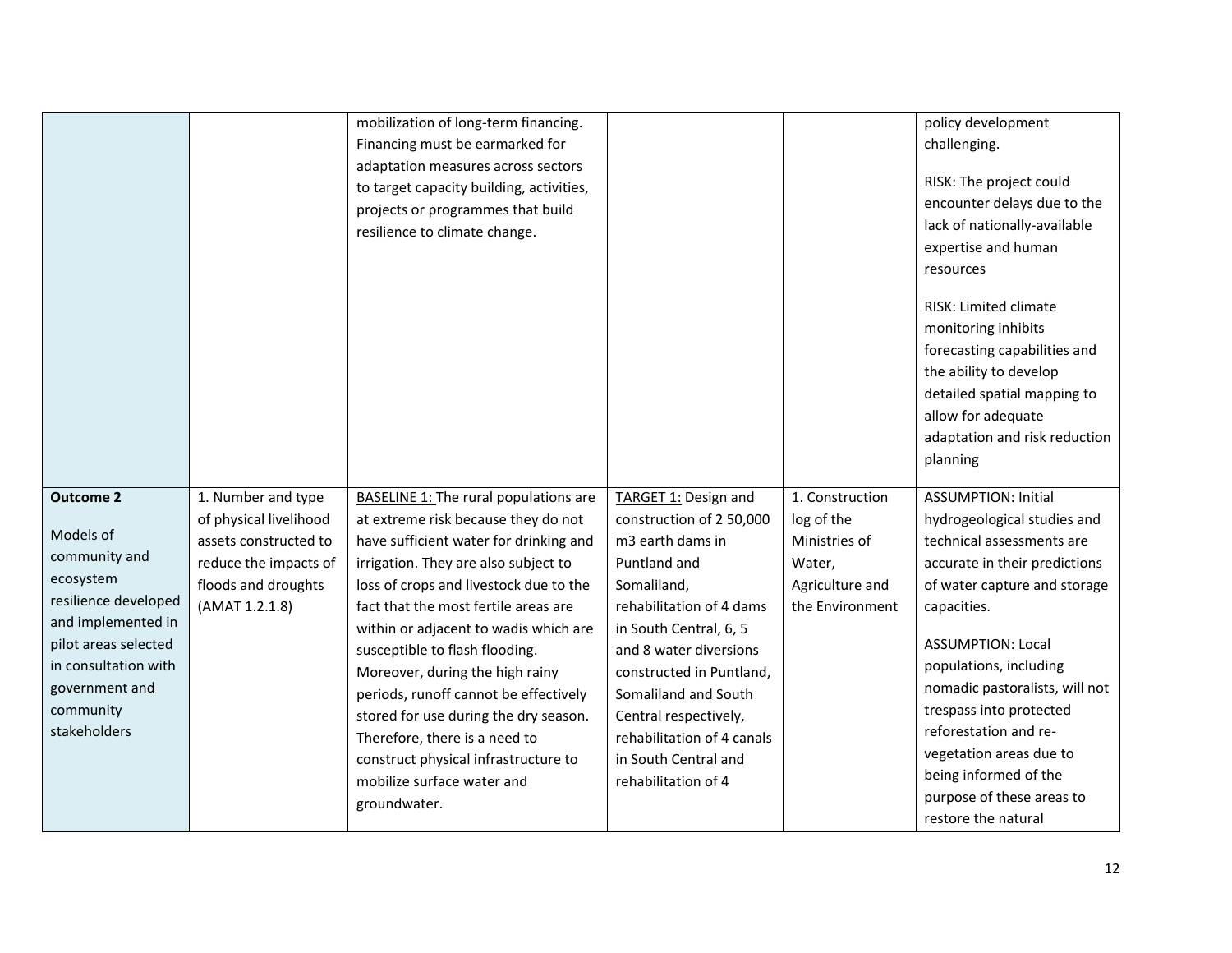|                         |                                         | boreholes in South       |                          | environment and reduce            |
|-------------------------|-----------------------------------------|--------------------------|--------------------------|-----------------------------------|
|                         |                                         | Central                  |                          | erosion                           |
|                         |                                         |                          |                          |                                   |
| 2. Number of hectares   | BASELINE 2: Due to poor natural         | TARGET 2: 200 ha         | 2. Reforestation/        | RISK: Water ministries have       |
| of land reforested and  | resource management and significant     | reforested in each zone  | Afforestation            | limited capacity to design,       |
| managed sustainably     | tree removal for charcoal production,   |                          | records kept by          | construct and perform             |
| under a conservation    | agro-pastoralists and pastoralists are  |                          | the Ministries of        | maintenance on water              |
| scheme (AMAT            | losing their forests. Consequently,     |                          | Agriculture and          | mobilization infrastructure       |
| 2.3.1.1, UNDP SP        | agro-pastoralists do not have           |                          | the Environment          |                                   |
| Outcome 1, Indicator    | sustainable livelihoods and the region  |                          |                          | RISK: There is insufficient       |
| 5)                      | is subject to significant erosion and   |                          |                          | technical and operational         |
|                         | climate change impacts.                 |                          |                          | capacity within the regional      |
|                         |                                         |                          |                          | governments to coordinate         |
| 3. Number of farmers    | BASELINE 3: The agro-pastoral           | TARGET 3: 16 Agro-       | 3. Farmer Field          | drought and flood                 |
| and pastoralists in the | communities have no capacity to         | Pastoral Field Schools   | School and               | preparedness and to               |
| target districts        | produce diversified crops and develop   | (APFS) established (2 in | Pastoral Field           | implement unfamiliar              |
| participating in Agro-  | more sustainable agro-pastoral and      | each district) with 200  | School training          | <b>Ecosystem-based Adaptation</b> |
| Pastoral Field Schools  | pastoral practices (e.g. using soil and | direct beneficiaries per | logs                     | actions                           |
| (disaggregated by       | water conservation methods,             | APFS (30% women)         |                          |                                   |
| gender) (AMAT           | producing drought-tolerant forage).     |                          |                          | RISK: The lack of politically     |
| 2.2.1.1)                |                                         |                          |                          | recognized Environmental          |
|                         | The pastoralists in each region have    |                          |                          | <b>Impact Assessment</b>          |
|                         | had no capacity reinforcement on soil   |                          |                          | procedures causes                 |
|                         | conservation measures, re-seeding,      |                          |                          | unforeseen adverse                |
|                         | veterinary medicine and animal          |                          |                          | social/environmental              |
|                         | hygiene to ensure more sustainable      |                          |                          | impacts such as downstream        |
|                         | pastoralist practices.                  |                          |                          | impacts due to water              |
|                         |                                         |                          |                          | mobilization and retention        |
| 4. Number of            | 4. There are no district level, or      | TARGET 4: One (1)        | 4a. Conventions          | infrastructure                    |
| community driven        | community level, disaster               | gender-sensitive plan    | signed,                  |                                   |
| plans that explicitly   | management capacities. If early         | developed by each        | confirming               | RISK: Targeted farmers and        |
| address disaster and    | warning information is provided to      | <b>District Disaster</b> | creation of              | pastoralists are skeptical and    |
| climate risk            | communities, it is usually passed on in | Management               | <b>District Disaster</b> | unwilling to use adaptation       |
| management and          | a very ad-hoc, uncoordinated manner     | Committee to be created  |                          | technologies / practices so as    |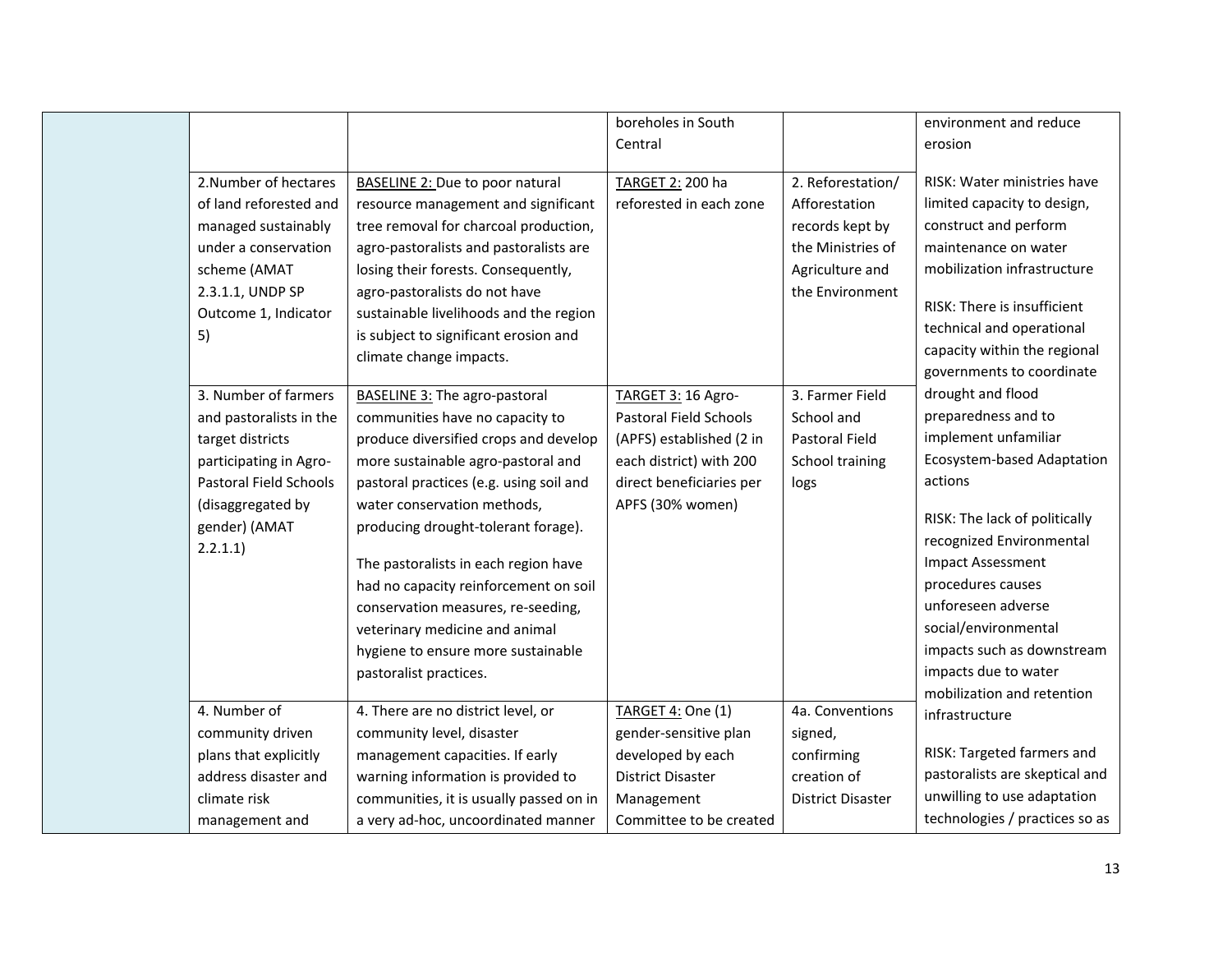| equity / gender<br>considerations which<br>include Monitoring<br>and Evaluation<br>mechanisms (AMAT<br>2.2.1 and UNDP SP<br>5.2.1                                               | by leaders to others through SMS or<br>word of mouth.<br><b>BASELINE 4: Disaster Management</b><br>Committees are required to be<br>developed in each district. The<br>DDMCs must be tasked with<br>preparing targeted, community-<br>based, gender-sensitive disaster<br>preparedness plans to mitigate the<br>impacts of droughts and floods.                                                                                                                                                                                                                                                                                                                                              | (with women<br>representation) in the<br>eight target districts (8<br>plans total)                                                      | Management<br>Committees<br>4b. Review of the<br>DRM plans of the<br><b>District Disaster</b><br>Management<br>Committees | to diversify their livelihoods<br>and/or income diversification<br>strategies do not significantly<br>increase household incomes |
|---------------------------------------------------------------------------------------------------------------------------------------------------------------------------------|----------------------------------------------------------------------------------------------------------------------------------------------------------------------------------------------------------------------------------------------------------------------------------------------------------------------------------------------------------------------------------------------------------------------------------------------------------------------------------------------------------------------------------------------------------------------------------------------------------------------------------------------------------------------------------------------|-----------------------------------------------------------------------------------------------------------------------------------------|---------------------------------------------------------------------------------------------------------------------------|----------------------------------------------------------------------------------------------------------------------------------|
| 5. Number of<br>individuals trained in<br>adaptation<br>technologies in order<br>to establish women-<br>based marketing<br>businesses for the<br>technologies (AMAT<br>3.2.1.1) | BASELINE 5: Currently, women are<br>particularly vulnerable to climate<br>shocks due to their dependence on<br>natural resources. Women require<br>awareness and training on available<br>adaptation technologies which will<br>enable them to build resilience to<br>climate change (e.g., water harvesting<br>buckets, solar water pumps, drip<br>irrigation systems).<br>Women are more often than men,<br>involved in operating small businesses<br>due to their entrepreneurial spirit as<br>well as for historical and cultural<br>reasons (e.g., Somali women are<br>responsible for working on farms.)<br>Women are thus best placed to pilot<br>and market adaptation technologies. | 5.300 women trained in<br>adaptation technologies<br>as a foundation for<br>starting sustainable<br>technology marketing<br>enterprises | 5. Baseline and<br>final survey of<br>women-based<br>groups which are<br>promoting<br>adaptation<br>technologies          |                                                                                                                                  |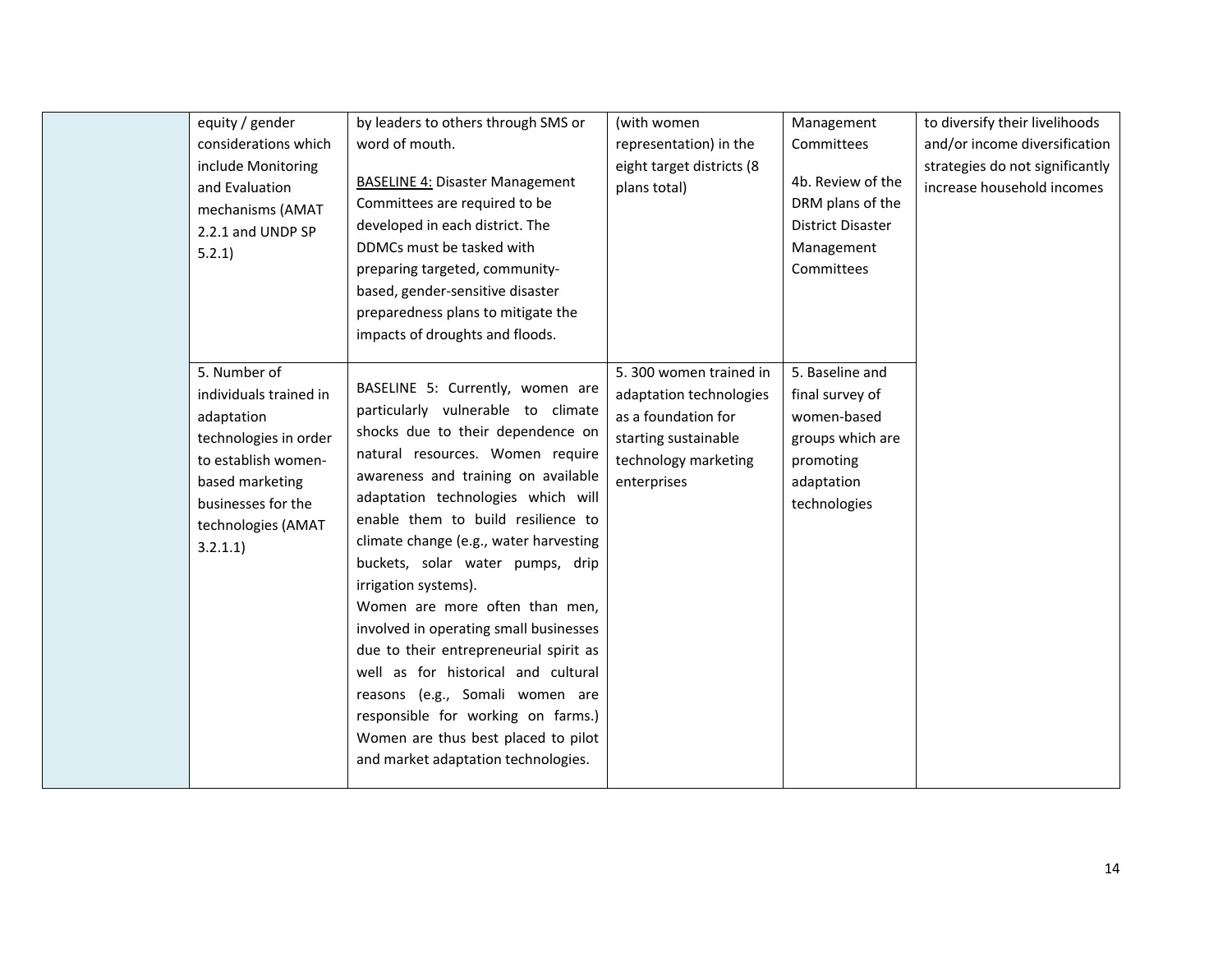### <span id="page-14-0"></span>**ANNEX B: LIST OF DOCUMENTS TO BE REVIEWED BY THE EVALUATORS**

- 1. UNDP Project Document
- 2. Project Steering Committee´s minutes
- 3. Annual Project Implementation Reports (PIRs) including Project budget and financial data
- 4. Monthly and quarterly progress reports and work plans of the various implementation task teams
- 5. Monitoring and Follow-up reports
- 6. Completed UNDP-GEF focal area tracking report tools
- 7. Training reports, and Communication Plan reports.
- 8. Published knowledge materials
- 9. Consultancy Reports
- 10. Mission reports
- 11. Project operational guidelines, manuals and systems
- 12. UNDP country Programme document
- 13. Midterm Review Report (MTR) and Management response to MTE;
- 14. List and contact details for project staff, key project stakeholders, including Project Boards, and other partners to be consulted;
- 15. Project sites, highlighting suggested visits;
- 16. Inception report
- 17. Knowledge and legislation related products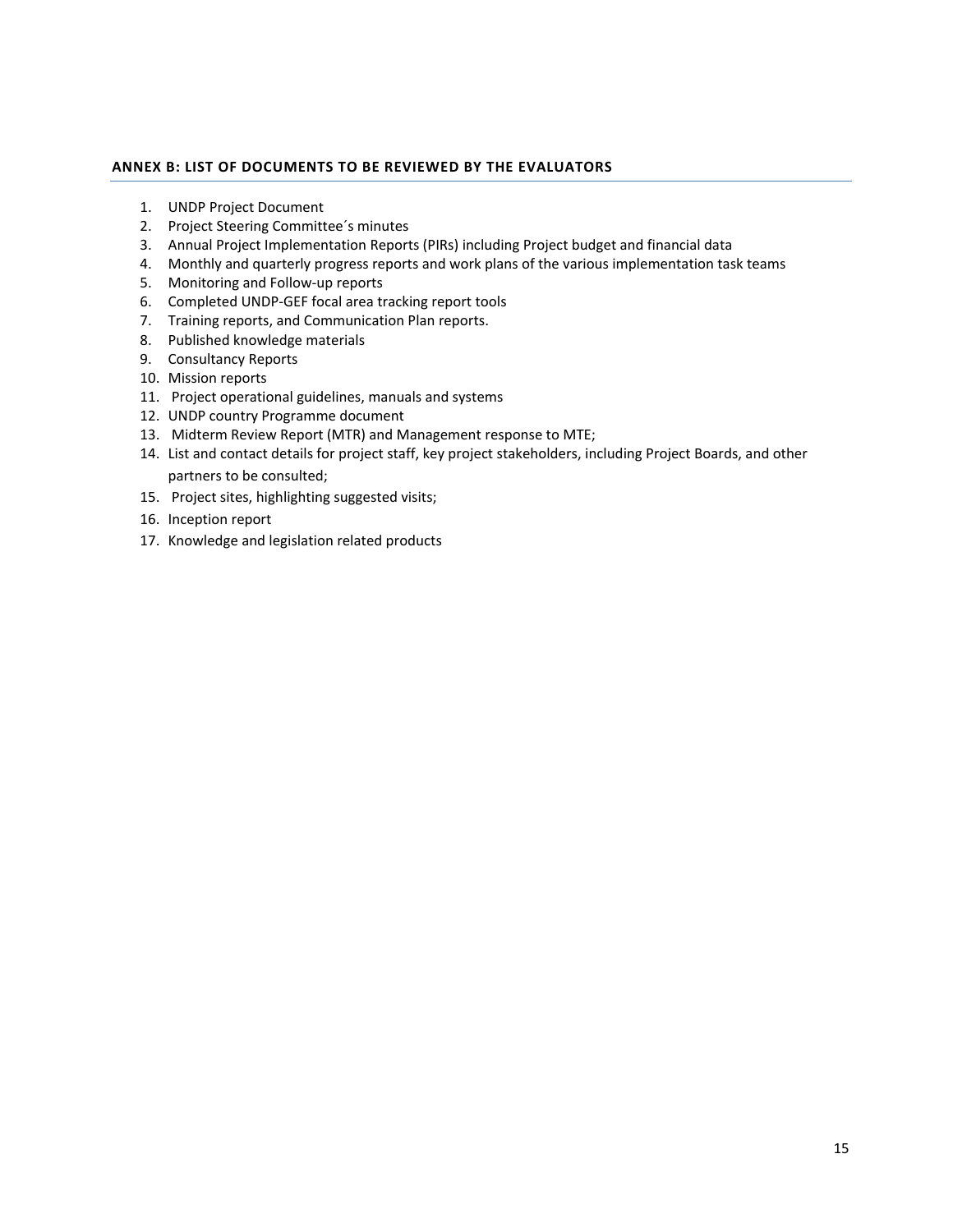# **ANNEX C: EVALUATION QUESTIONS**

*This is a generic list, to be further detailed with more specific questions by CO and UNDP GEF Technical Adviser based on the particulars of the project.*

| <b>Evaluative Criteria Questions</b>                                                                                                                                               | <b>Indicators</b> | <b>Sources</b> | Methodology |
|------------------------------------------------------------------------------------------------------------------------------------------------------------------------------------|-------------------|----------------|-------------|
| Relevance: How does the project relate to the main objectives of the GEF focal area, and to the environment and development priorities at the local, regional and national levels? |                   |                |             |
|                                                                                                                                                                                    |                   |                |             |
|                                                                                                                                                                                    |                   |                |             |
|                                                                                                                                                                                    |                   |                |             |
| Effectiveness: To what extent have the expected outcomes and objectives of the project been achieved?                                                                              |                   |                |             |
|                                                                                                                                                                                    |                   |                |             |
|                                                                                                                                                                                    |                   |                |             |
|                                                                                                                                                                                    |                   |                |             |
| Efficiency: Was the project implemented efficiently, in-line with international and national norms and standards?                                                                  |                   |                |             |
|                                                                                                                                                                                    |                   |                |             |
|                                                                                                                                                                                    |                   |                |             |
|                                                                                                                                                                                    |                   |                |             |
| Sustainability: To what extent are there financial, institutional, social-economic, and/or environmental risks to sustaining long-term project results?                            |                   |                |             |
|                                                                                                                                                                                    |                   |                |             |
|                                                                                                                                                                                    |                   |                |             |
|                                                                                                                                                                                    |                   |                |             |
| Impact: Are there indications that the project has contributed to, or enabled progress toward, reduced environmental stress and/or improved ecological status?                     |                   |                |             |
|                                                                                                                                                                                    |                   |                |             |
|                                                                                                                                                                                    |                   |                |             |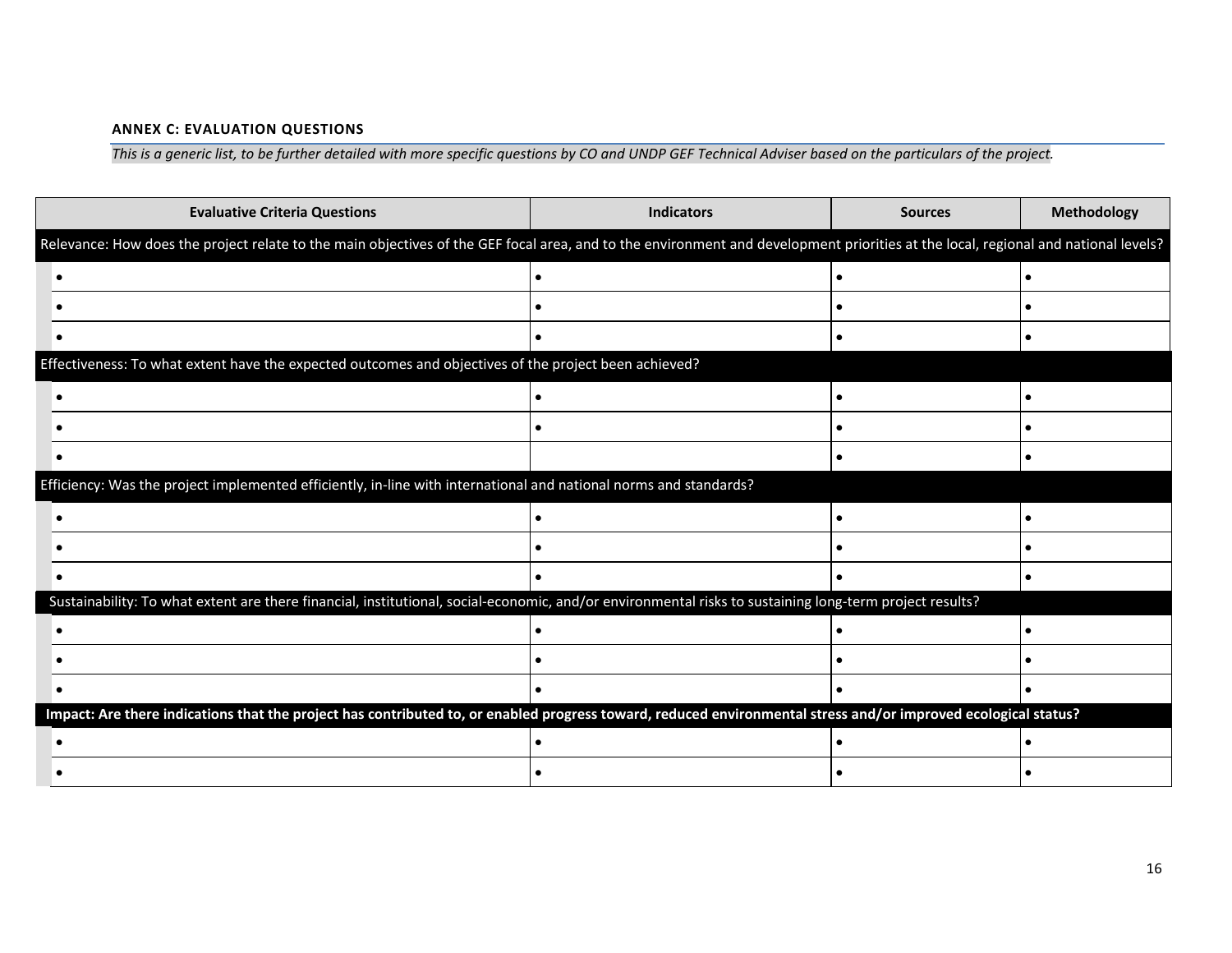# <span id="page-16-0"></span>**ANNEX D: RATING SCALES**

| <b>Ratings for Outcomes, Effectiveness,</b><br><b>Efficiency, M&amp;E, I&amp;E Execution</b> | <b>Sustainability ratings:</b>                       | Relevance ratings                   |  |  |
|----------------------------------------------------------------------------------------------|------------------------------------------------------|-------------------------------------|--|--|
| 6: Highly Satisfactory (HS): no<br>shortcomings                                              | 4. Likely (L): negligible risks to<br>sustainability | 2. Relevant (R)                     |  |  |
| 5: Satisfactory (S): minor shortcomings<br>4: Moderately Satisfactory (MS)                   | 3. Moderately Likely (ML): moderate risks            | 1 Not relevant<br>(NR)              |  |  |
| 3. Moderately Unsatisfactory (MU):<br>significant shortcomings                               | 2. Moderately Unlikely (MU): significant<br>risks    | <b>Impact Ratings:</b>              |  |  |
| 2. Unsatisfactory (U): major problems                                                        | 1. Unlikely (U): severe risks                        | 3. Significant (S)                  |  |  |
| 1. Highly Unsatisfactory (HU): severe<br>problems                                            |                                                      | 2. Minimal (M)<br>1. Negligible (N) |  |  |
| Additional ratings where relevant:                                                           |                                                      |                                     |  |  |
| Not Applicable (N/A)                                                                         |                                                      |                                     |  |  |
| Unable to Assess (U/A                                                                        |                                                      |                                     |  |  |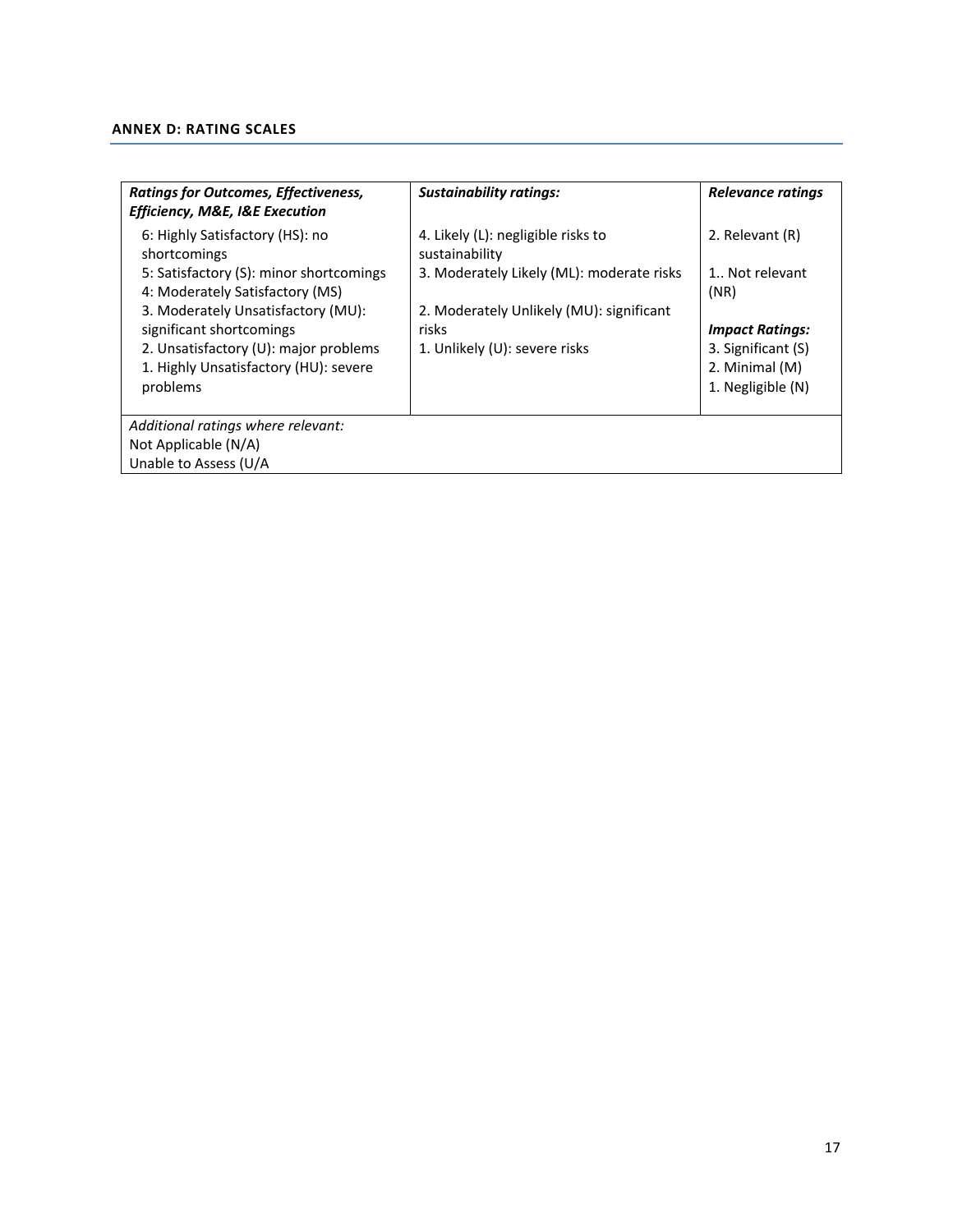# **ANNEX E: EVALUATION CONSULTANT CODE OF CONDUCT AND AGREEMENT FORM**

### **Evaluators:**

- 1. Must present information that is complete and fair in its assessment of strengths and weaknesses so that decisions or actions taken are well founded.
- 2. Must disclose the full set of evaluation findings along with information on their limitations and have this accessible to all affected by the evaluation with expressed legal rights to receive results.
- 3. Should protect the anonymity and confidentiality of individual informants. They should provide maximum notice, minimize demands on time, and respect people's right not to engage. Evaluators must respect people's right to provide information in confidence and must ensure that sensitive information cannot be traced to its source. Evaluators are not expected to evaluate individuals and must balance an evaluation of management functions with this general principle.
- 4. Sometimes uncover evidence of wrongdoing while conducting evaluations. Such cases must be reported discreetly to the appropriate investigative body. Evaluators should consult with other relevant oversight entities when there is any doubt about if and how issues should be reported.
- 5. Should be sensitive to beliefs, manners and customs and act with integrity and honesty in their relations with all stakeholders. In line with the UN Universal Declaration of Human Rights, evaluators must be sensitive to and address issues of discrimination and gender equality. They should avoid offending the dignity and self-respect of those persons with whom they come in contact in the course of the evaluation. Knowing that evaluation might negatively affect the interests of some stakeholders, evaluators should conduct the evaluation and communicate its purpose and results in a way that clearly respects the stakeholders' dignity and self-worth.
- 6. Are responsible for their performance and their product(s). They are responsible for the clear, accurate and fair written and/or oral presentation of study imitations, findings and recommendations.
- 7. Should reflect sound accounting procedures and be prudent in using the resources of the evaluation.

#### **Evaluation Consultant Agreement Form<sup>6</sup>**

| Agreement to abide by the Code of Conduct for Evaluation in the UN System                                             |
|-----------------------------------------------------------------------------------------------------------------------|
|                                                                                                                       |
| <b>Name of Consultancy Organization</b> (where relevant):                                                             |
| I confirm that I have received and understood and will abide by the United Nations Code of Conduct for<br>Evaluation. |
| Signed at place on date                                                                                               |
|                                                                                                                       |

 $\overline{a}$ 

<sup>6</sup>www.unevaluation.org/unegcodeofconduct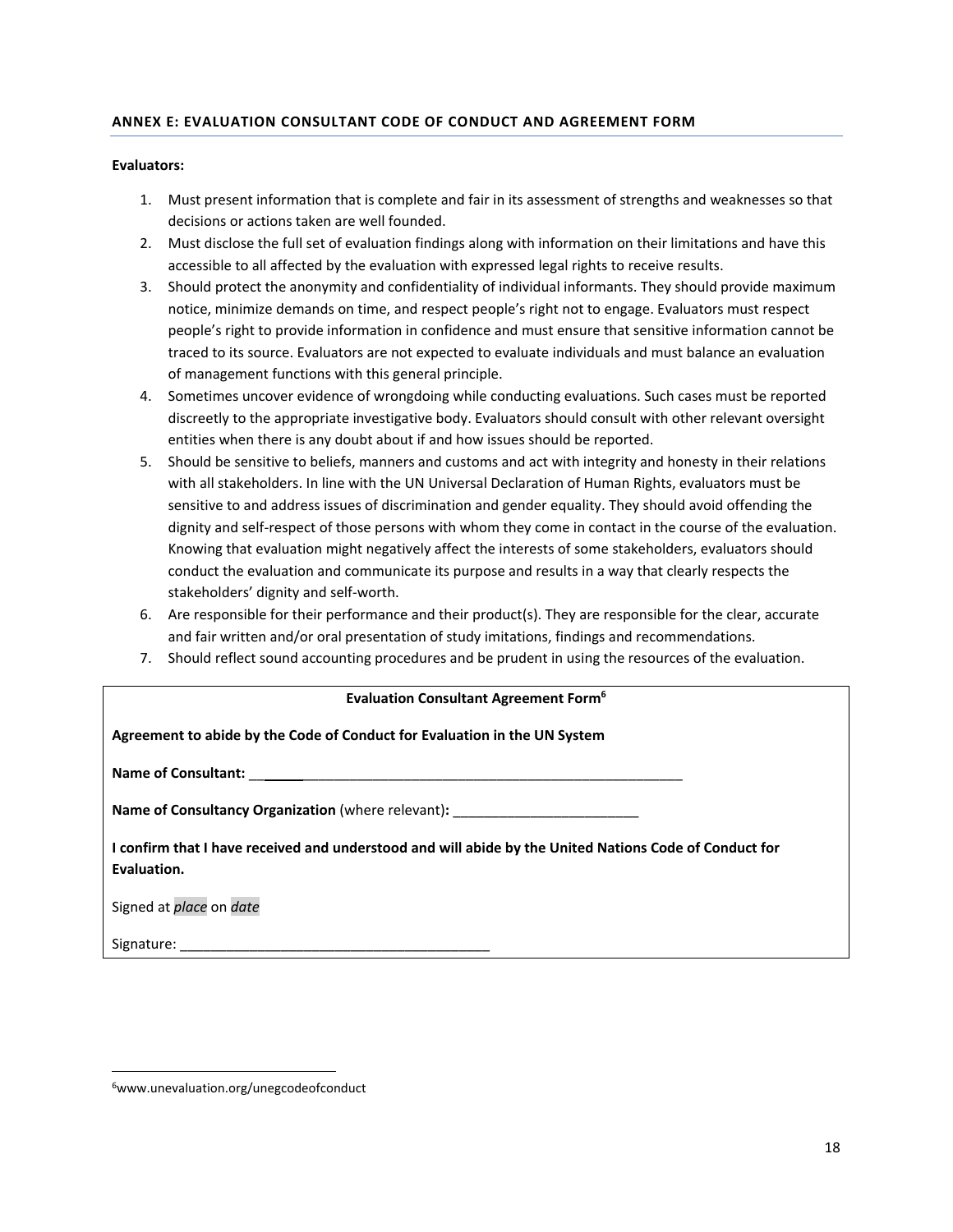# **ANNEX F: EVALUATION REPORT OUTLINE<sup>7</sup>**

| i.   | Opening page:                                                                                              |
|------|------------------------------------------------------------------------------------------------------------|
|      | Title of UNDP supported GEF financed project                                                               |
|      | UNDP and GEF project ID#s.<br>$\bullet$                                                                    |
|      | Evaluation time frame and date of evaluation report<br>$\bullet$                                           |
|      | Region and countries included in the project<br>$\bullet$                                                  |
|      | GEF Operational Program/Strategic Program<br>$\bullet$                                                     |
|      | Implementing Partner and other project partners<br>$\bullet$                                               |
|      | Evaluation team members<br>$\bullet$                                                                       |
|      | Acknowledgements<br>٠                                                                                      |
| ii.  | <b>Executive Summary</b>                                                                                   |
|      | <b>Project Summary Table</b><br>$\bullet$                                                                  |
|      | Project Description (brief)<br>$\bullet$                                                                   |
|      | <b>Evaluation Rating Table</b><br>$\bullet$                                                                |
|      | Summary of conclusions, recommendations and lessons<br>$\bullet$                                           |
| iii. | Acronyms and Abbreviations                                                                                 |
|      | (See: UNDP Editorial Manual <sup>8</sup> )                                                                 |
| 1.   | Introduction                                                                                               |
|      | Purpose of the evaluation<br>$\bullet$                                                                     |
|      | Scope & Methodology<br>$\bullet$                                                                           |
|      | Structure of the evaluation report                                                                         |
| 2.   | Project description and development context                                                                |
|      | Project start and duration<br>$\bullet$                                                                    |
|      | Problems that the project sought to address<br>$\bullet$                                                   |
|      | Immediate and development objectives of the project<br>٠                                                   |
|      | Baseline Indicators established<br>$\bullet$                                                               |
|      | Main stakeholders<br>$\bullet$                                                                             |
|      | <b>Expected Results</b>                                                                                    |
| 3.   | Findings                                                                                                   |
|      | (In addition to a descriptive assessment, all criteria marked with (*) must be rated <sup>9</sup> )        |
| 3.1  | Project Design / Formulation                                                                               |
|      | Analysis of LFA/Results Framework (Project logic /strategy; Indicators)<br>$\bullet$                       |
|      | <b>Assumptions and Risks</b><br>$\bullet$                                                                  |
|      | Lessons from other relevant projects (e.g., same focal area) incorporated into project design<br>$\bullet$ |
|      | Planned stakeholder participation<br>٠                                                                     |
|      | Replication approach                                                                                       |
|      | UNDP comparative advantage<br>$\bullet$                                                                    |
|      | Linkages between project and other interventions within the sector<br>$\bullet$                            |
| 3.2  | Management arrangements<br>Project Implementation                                                          |
|      |                                                                                                            |
|      | Adaptive management (changes to the project design and project outputs during<br>$\bullet$                 |
|      | implementation)<br>Partnership arrangements (with relevant stakeholders involved in the country/region)    |
|      | $\bullet$<br>Feedback from M&E activities used for adaptive management<br>$\bullet$                        |
|      |                                                                                                            |
|      |                                                                                                            |
|      | <sup>7</sup> The Report length should not exceed 40 pages in total (not including annexes).                |
|      | <sup>8</sup> UNDP Style Manual, Office of Communications, Partnerships Bureau, updated November 2008       |

 $^9$  Using a six-point rating scale: 6: Highly Satisfactory, 5: Satisfactory, 4: Marginally Satisfactory, 3: Marginally Unsatisfactory, 2: Unsatisfactory and 1: Highly Unsatisfactory, see section 3.5, page 37 for ratings explanations.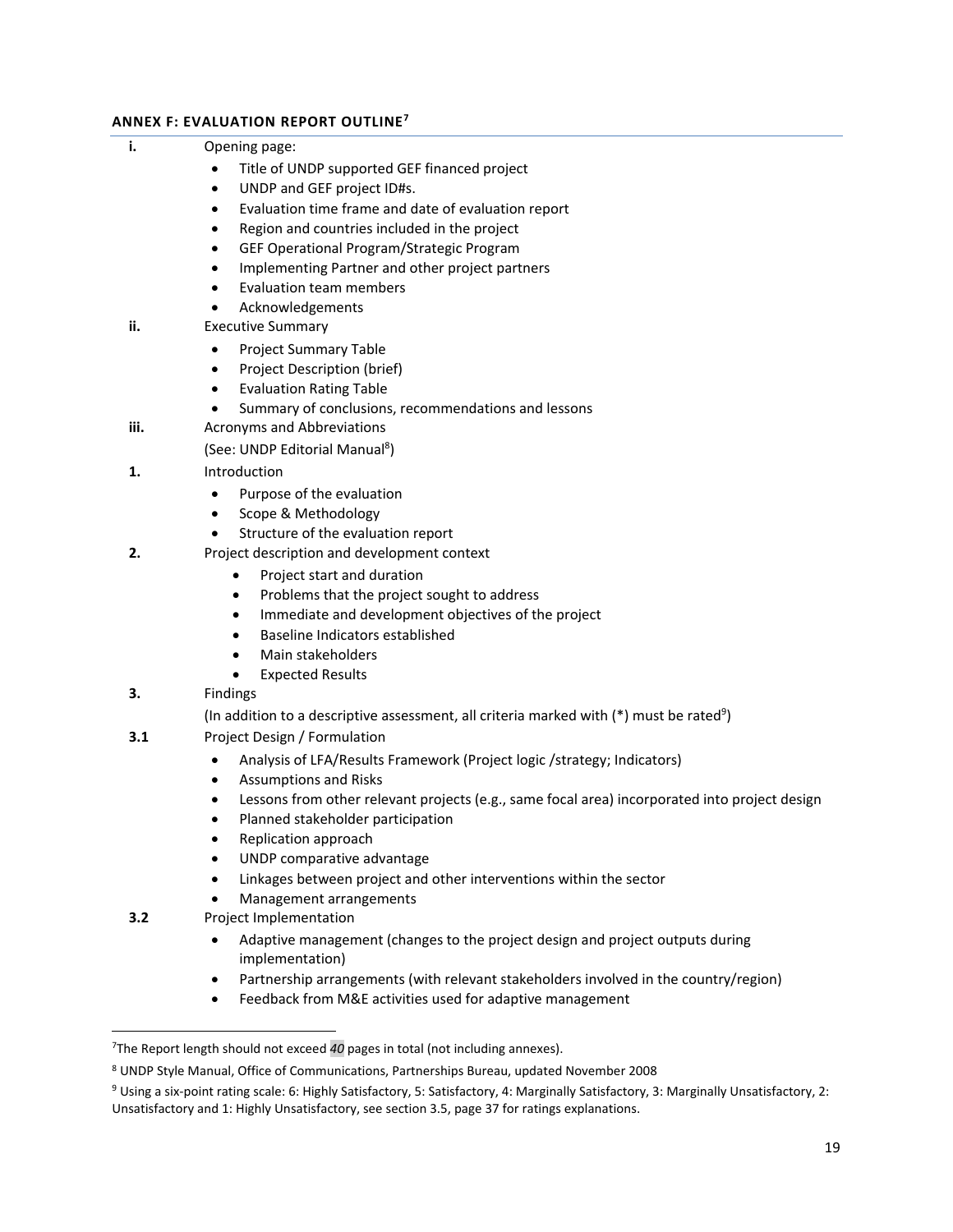- Project Finance:
- Monitoring and evaluation: design at entry and implementation (\*)
- UNDP and Implementing Partner implementation / execution (\*) coordination, and operational issues
- **3.3** Project Results
	- Overall results (attainment of objectives) (\*)
	- Relevance (\*)
	- Effectiveness & Efficiency (\*)
	- Country ownership
	- Mainstreaming
	- $\bullet$  Sustainability  $(*)$
	- Impact
- **4.** Conclusions, Recommendations & Lessons
	- Corrective actions for the design, implementation, monitoring and evaluation of the project
	- Actions to follow up or reinforce initial benefits from the project
	- Proposals for future directions underlining main objectives
	- Best and worst practices in addressing issues relating to relevance, performance and success

**5.** Annexes

- ToR
	- Itinerary
- List of persons interviewed
- Summary of field visits
- List of documents reviewed
- Evaluation Question Matrix
- Questionnaire used and summary of results
- Evaluation Consultant Agreement Form
- *Annexed in a separate file:* TE Audit Trail
- *Annexed in a separate file:* Terminal GEF Tracking Tool (if applicable)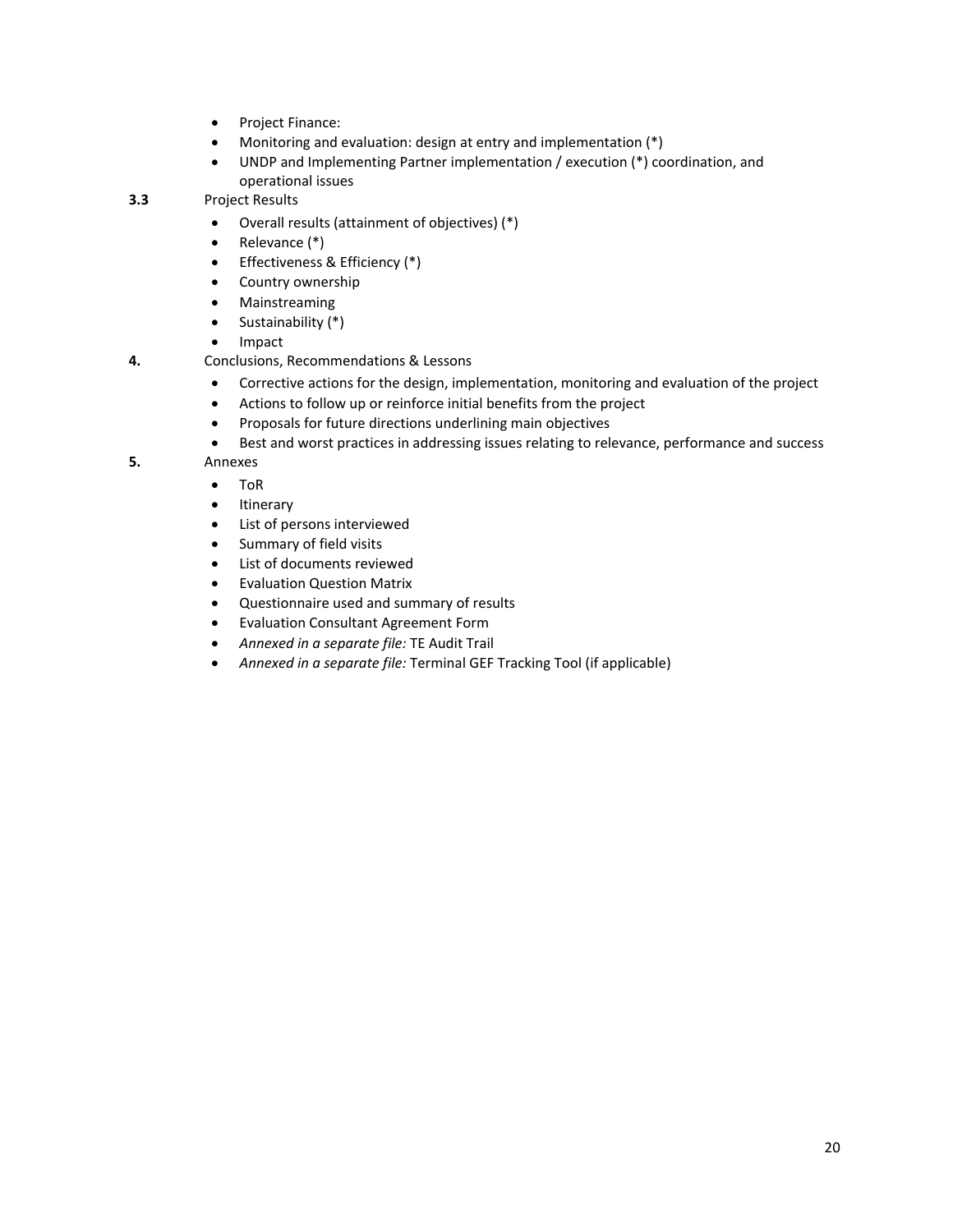# **ANNEX G: EVALUATION REPORT CLEARANCE FORM**

|                                           | (to be completed by CO and UNDP GEF Technical Adviser based in the region and included in the final document) |
|-------------------------------------------|---------------------------------------------------------------------------------------------------------------|
| Evaluation Report Reviewed and Cleared by |                                                                                                               |
| <b>UNDP Country Office</b>                |                                                                                                               |
|                                           |                                                                                                               |
|                                           |                                                                                                               |
| <b>UNDP GEF RTA</b>                       |                                                                                                               |
|                                           |                                                                                                               |
|                                           |                                                                                                               |
|                                           |                                                                                                               |